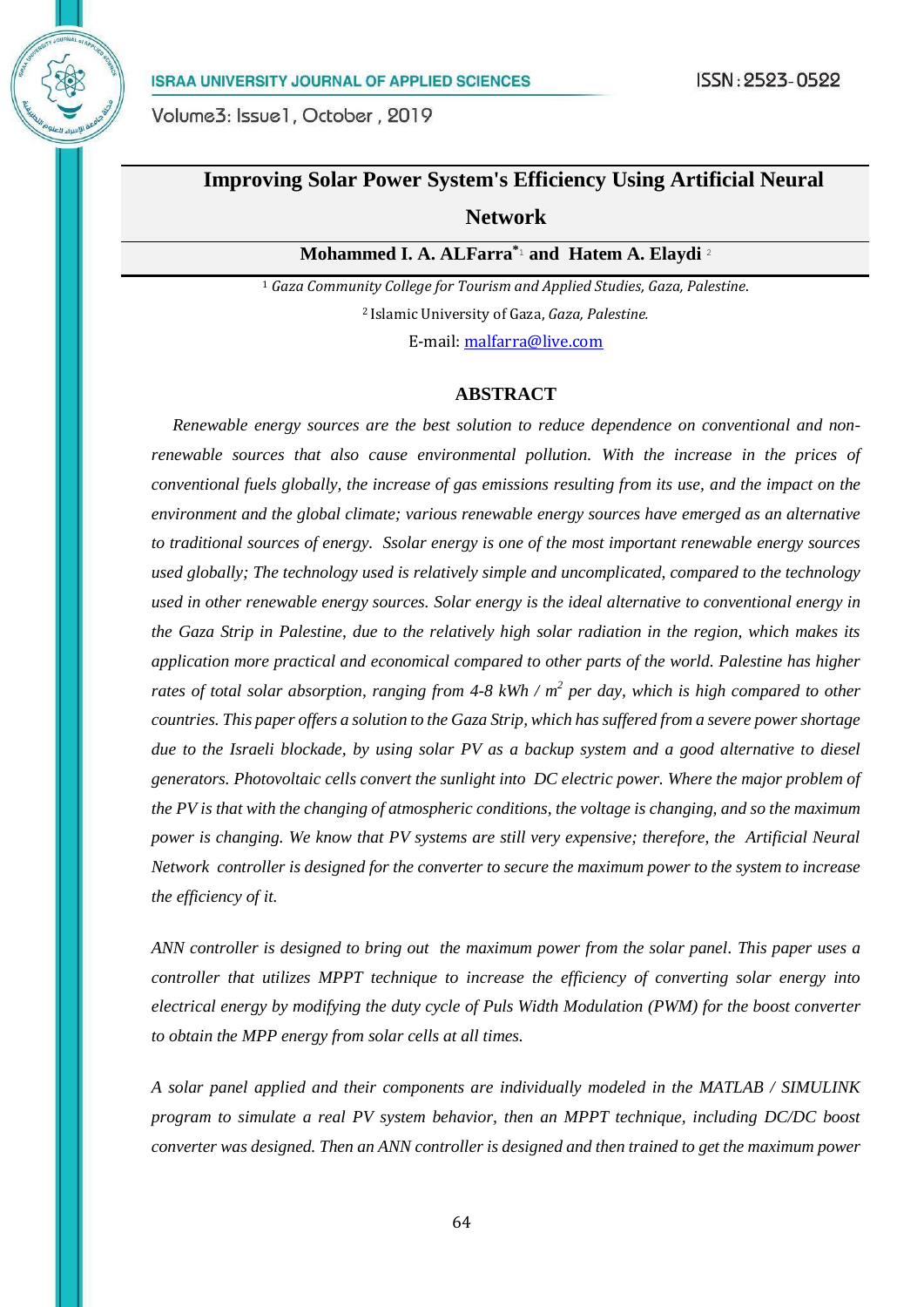Volume3: Issue1, October, 2019

*point from the solar panel at different atmospheric conditions. Also, this controller is compared with the direct connected method without an MPPT controller. The system performance is measured by changing solar radiation and temperature of the PV module.* 

*The findings indicate that MPPT ANN has a fast response to the variability and is more efficient, which means more power transfer to the system. The outcome shows that the photovoltaic module directly associated without MPPT technique has less efficiency because of the mismatch between the photovoltaic module and the load.*

*Keywords: ANN, MPPT, Gaza Strip Energy, PV, Solar Energy.*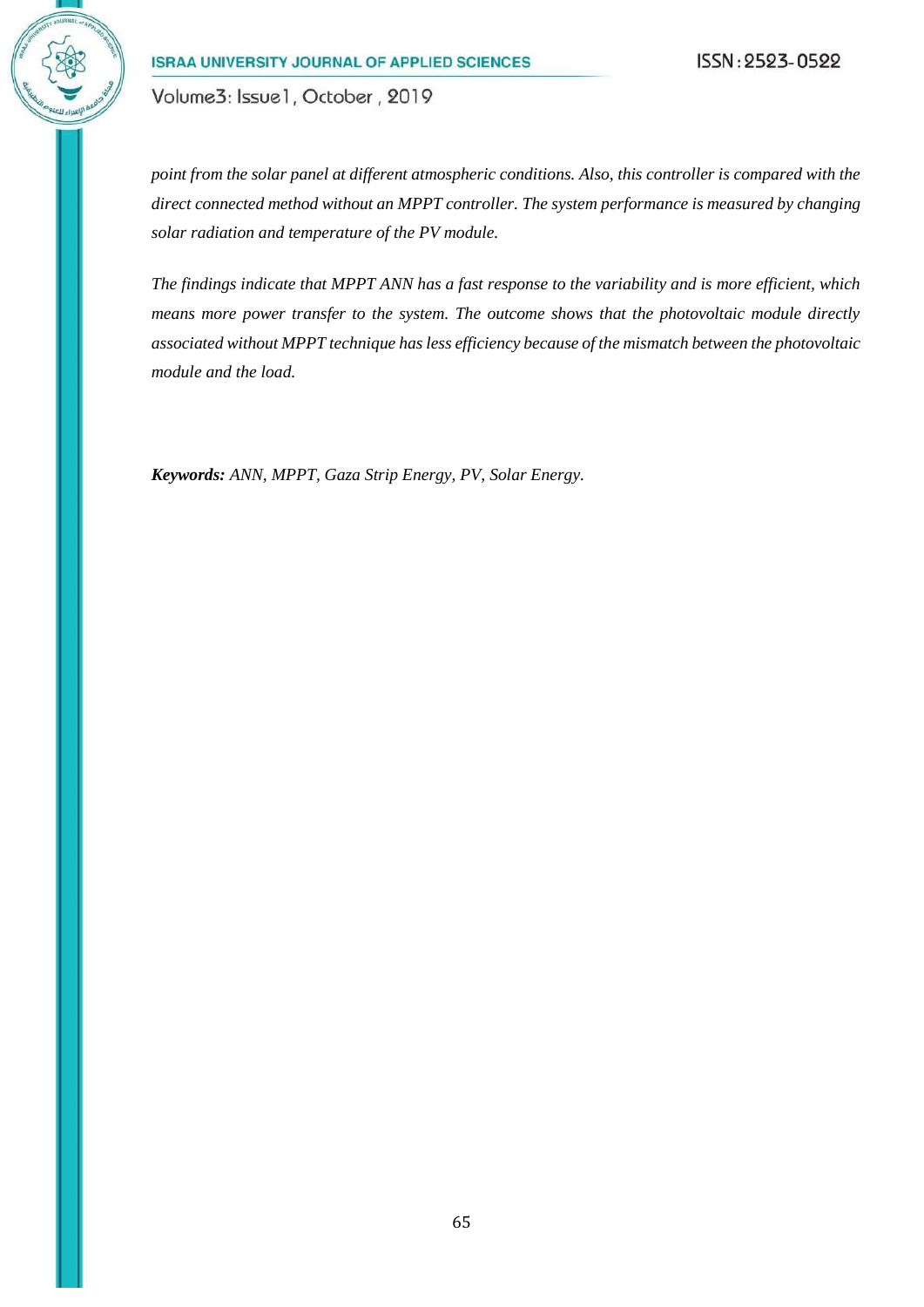# **1. Introduction**

This paper aims to design an ANN controller and applied it to MPPT technique to control the duty cycle of the boost converter to get maximum power; thus, increasing the efficiency of PV cells.

This paper proposes using of solar power in Gaza in order to find alternative energy sources to cover the shortage of electricity and the continuously increasing demand of power supply at Gaza and to reduce the usage of normal grid electricity. Besieged Gaza Strip suffered for years from a chronic lack of energy due to the Israeli blockade. The situation worsened after the Israeli attack in 2014, which destroyed the only power station in Gaza, even before the war, the electricity supplied from Israel was less than half of the estimated needs of the sector. A power outage stream that lasts more than 16 hours a day, and when it is available electricity intermittently come for a period of between four and eight hours during the intervals. Fortunately, the Gaza Strip is one of the richest areas in the world in terms of sunshine. It delights in an average of 320 sunny days a year, thus making solar power an attractive alternative source of energy.

The increment of the volume of irradiance delivered from the sun is the best, most accessible way to improve the operation of solar energy. There are many techniques to increase and maximize production of power from solar systems. These methods depend on controlling certain aspects; thus, using control methodology such as intelligent methods is justified. Artificial Neural Network controller (ANN), as an intelligent control, will be used in this study.

## **2. Mathematical modeling of solar cell**

Sunlight turns directly into electricity using modules consisting of many photovoltaics, solar cells manufactured from semiconductors such as silicon. The word photovoltaic comes from the Greek meaning "light" (photo) and "electrical" (voltaic), The popular abbreviation for photovoltaic is PV. The first solar cell was manufactured in 1954 around 5% efficient. The first solar cells were constructed specifically for space applications, so the cost scale was not important. The efficiency of solar cells has steadily increased while costs have declined significantly in recent decades. Silicon is the main component of solar cell construction, but other components and compounds have been developed to improve efficiency and reduce cost [\(Quaschning, 2016\)](#page-23-0).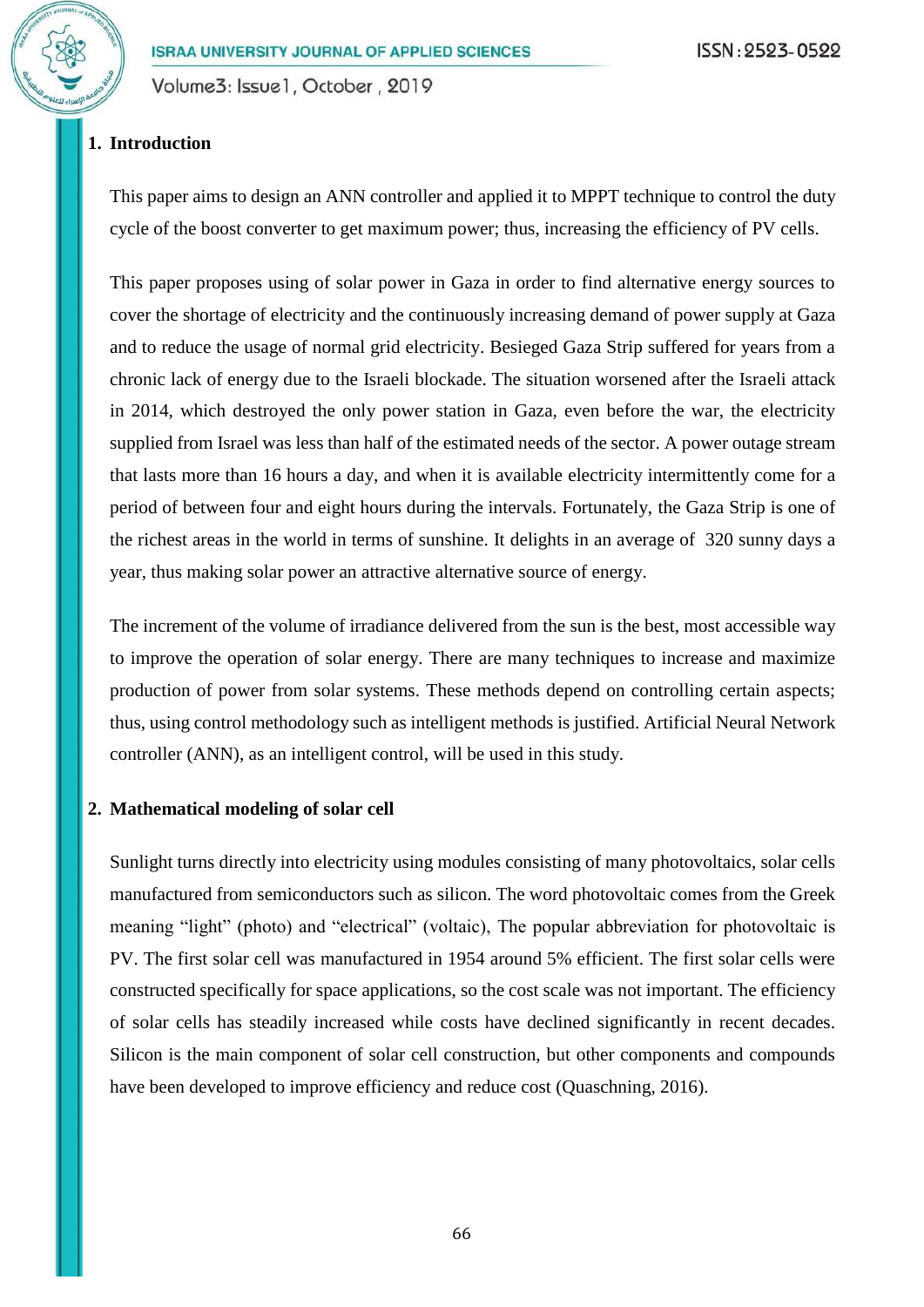PV is mainly a PN junction manufactured from a thin wafer of semiconductor. The electromagnetic irradiation of solar power falling on the solar cells immediately turns into electrical energy through the PV technique. Photovoltaic model is based on the Shockley diode equation and modules naturally exhibit a nonlinear I-V and P-V characteristics which change according to the temperature and radiation.

Typically, solar cells produce less than 5 W at about 0.5 V DC. The circuit diagram of the PV solar cell module consists of a photocurrent, diode, parallel resistor -leakage current - and a series resistor as illustrated in figure 1 [\(Natsheh, 2013\)](#page-23-1).



**Figure 1. Equivalent circuit diagram of of PV solar cell.**

The output power of a single diode is given by [\(Villalva, Gazoli, & Filho, 2009\)](#page-23-2)

$$
\mathbf{P} = \mathbf{IV} \tag{1}
$$

From the photovoltaic cell circuit diagram shown in Figure 1 and Kirchhoff's laws, the PV current is calculated as the following: [\(Kim & Youn, 2005\)](#page-23-3)

$$
I = I_{gc} - I_{ds} [exp(\frac{q}{K_B FT_c}(V + IR_s)) - 1] - \frac{V + IR_s}{R_p}
$$
 (2)

Where  $I_{ac}$  is the light generated current,  $I_{ds}$  is the dark saturation current depends on the cell temperature, *q* is the electric charge 1.6 x 10<sup>-19</sup> C,  $K_B$  is the Boltzmann's constant 1.38 x 10<sup>-23</sup> J/K, *F* is the ideal factor of the cell,  $T_c$  is the absolute temperature of the cell,  $R_s$  is the series resistance, and  $R_p$  is the parallel resistance. The photocurrent  $I_{qc}$  which basicly rely on the solar irradiance and cell temperature, is presented as follows: [\(Villalva et al., 2009\)](#page-23-2)

$$
I_{gc} = [\mu_{sc}(T_c - T_r) + I_{sc}]G \tag{3}
$$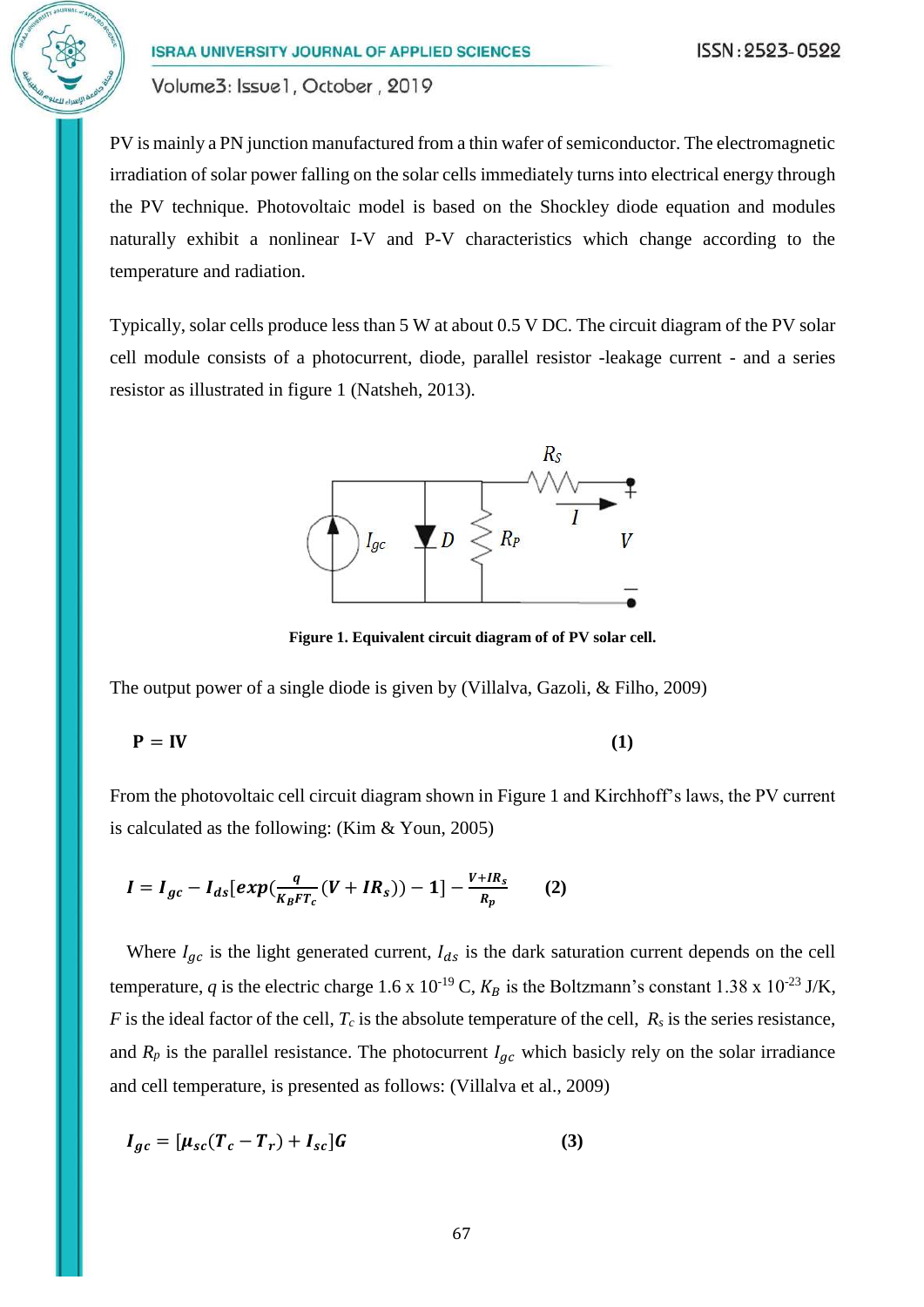Where  $\mu_{sc}$  is the temperature coefficient of the short circuit current of the solar cell,  $T_r$  is the reference temperature of the solar cell,  $I_{sc}$  is the short circuit current of the solar cell at 25<sup>o</sup>C and 1000 W/m<sup>2</sup> and *G* is the solar irradiation in kW/m<sup>2</sup>. Moreover, the saturation current  $I_{ds}$  of the solar cell changes according to the cell temperature and can be obtained as follows: [\(Villalva et](#page-23-2)  [al., 2009\)](#page-23-2)

$$
I_{ds} = I_{o\alpha} \left(\frac{T_c}{T_r}\right)^3 exp\left(\frac{qV_g}{K_B F} \left(\frac{1}{T_r} - \frac{1}{T_c}\right)\right)
$$
(4)  

$$
I_{o\alpha} = \frac{I_{sc}}{exp\left(\frac{qV_{oc}}{K_B T_c F}\right) - 1}
$$
(5)

Where  $I_{\alpha\alpha}$  is the reverse saturation current of the cell at solar irradiation and reference temperature, Vg is the band gap energy of the semiconductor used in the solar PV cell, and Voc is the open circuit voltage of the cell. F is depending on the material from which the cell is manufactured as illustrated in Table 1 [\(Natsheh, 2013\)](#page-23-1).

| Cell              | F   |
|-------------------|-----|
| <b>Technology</b> |     |
| Si-mono           | 1.2 |
| Si-poly           | 1.3 |
| a-Si:             | 3.3 |
| tandem            |     |
| a-Si-tripple      | 5   |
| a-Si: H           | 1.8 |
| CdTe              | 1.5 |
| <b>CIS</b>        | 1.5 |
| GaAs              | 1.3 |

**Table 1. Idealizing factor (F) depending on the cell's technology.**

#### **Mathematical modeling of PV module and array**

Output power of solar PV cell is low. To raise the power, the cells are connected in series and parallel arrangement on a module. For PV systems, the PV array is the group of several PV modules which are connected in series and parallel circuits to produce the desired voltage and current. Figure 2 shows this configuration [\(Natsheh, 2013\)](#page-23-1).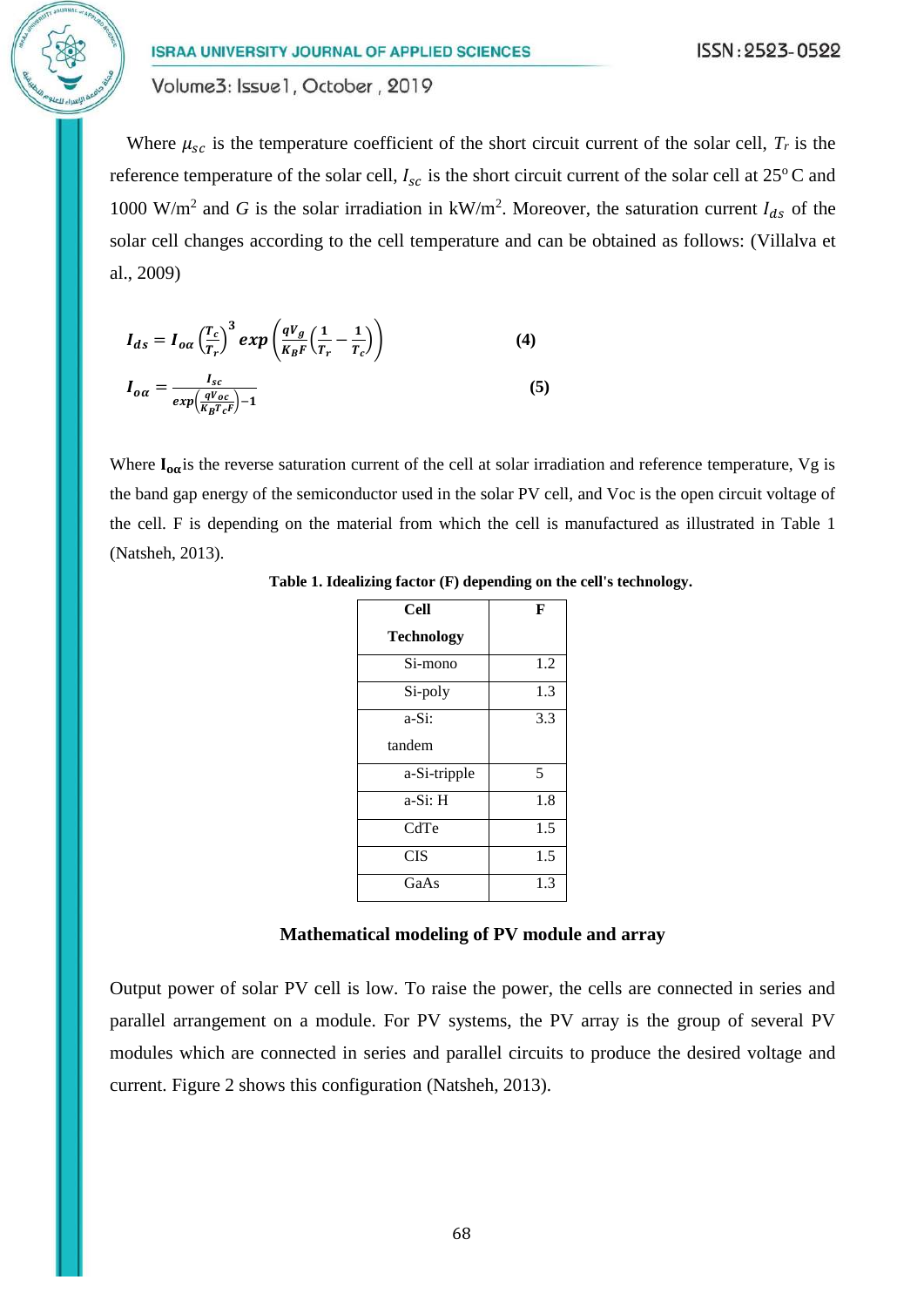ISSN: 2523-0522 **ISRAA UNIVERSITY JOURNAL OF APPLIED SCIENCES** Volume3: Issue1, October, 2019 Cell Module Array

**Figure 2. Configuration of photovoltaic cell, module, and array.**

The equivalent circuit of the solar module is coordinated in NP and NS, it is illustrated in figure 3.



**Figure 3. Equivalent circuit diagram of photovoltaic module.**

The terminal equation for  $I_{PV}$ , to solar cell module goes out as follows [\(Kim & Youn, 2005\)](#page-23-3)

$$
I_{PV} = N_P I_{gc} - N_P I_{ds} \left[ exp \left( \frac{q}{K_B F T_c} \left( \frac{V}{N_s} + I \frac{R_s}{N_P} \right) \right) - 1 \right] - \frac{N_P_{N_s} V + IR_s}{R_P}
$$
(6)

Where NP: Number of parallel cells, NS: Number of series cells.

### **Photovoltaic characteristics**

The PV modules are available in a range of sizes. Some are used in grid connected and others in standalone systems. Both types range from 80W to 300W. The performance of photovoltaic modules and arrays are generally assessed according to the maximum output of DC power according to Standard Test Conditions (STC). STC is achieved when the module operating at temperature (25º C) and the incident solar radiation level is 1 kW/m²; Since these conditions **do**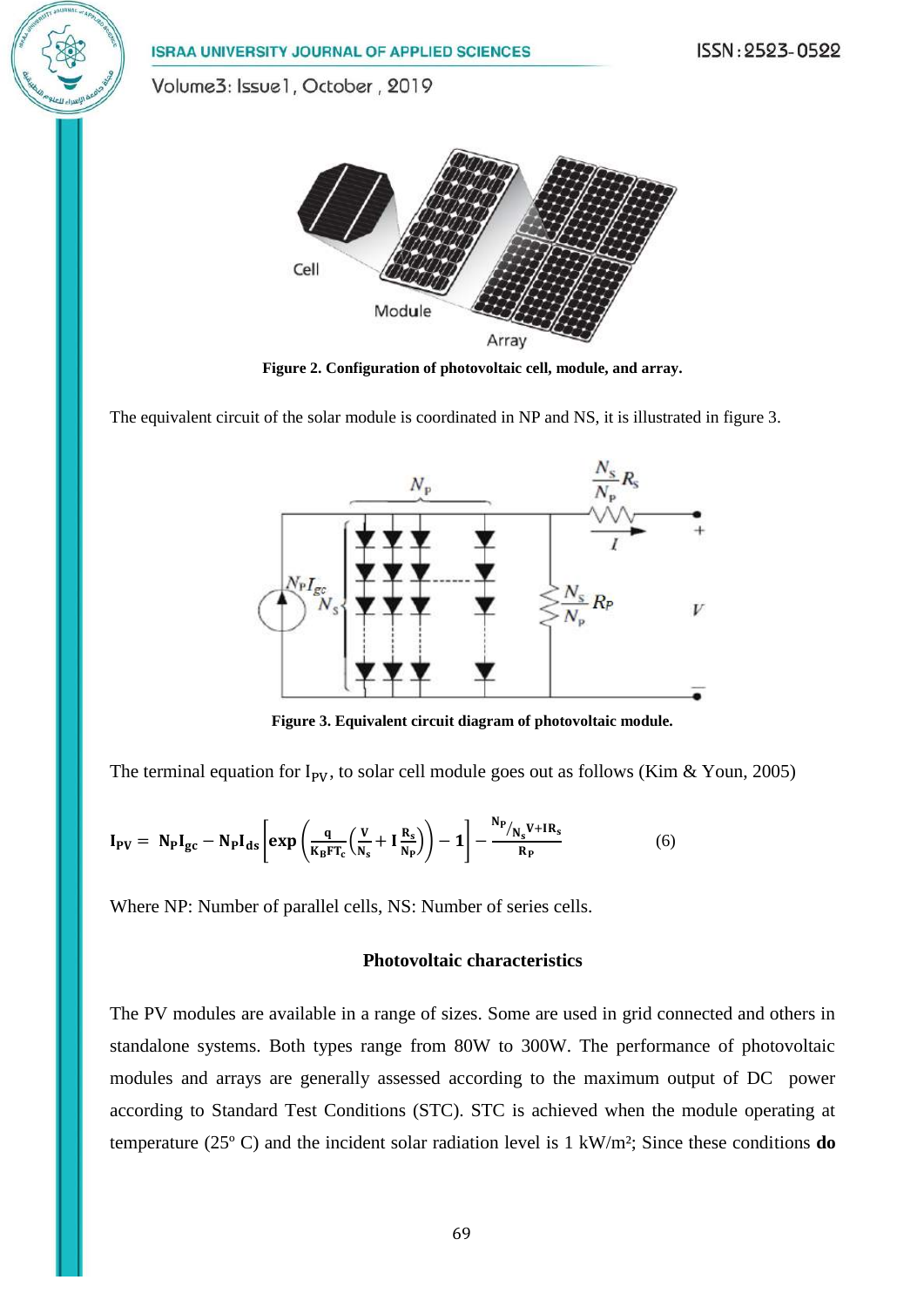Volume3: Issue1, October, 2019

**not** always exist, PV modules and arrays operate with a performance of 85 to 90 % of STC [\(Kim](#page-23-3)  [& Youn, 2005\)](#page-23-3). Table 2 presents the PV module (KYOCERA\_ KC200GT) specifications which used in this thesis. All the data and numbers were taken from the data sheet [\(KYOCERA SOLAR\)](#page-23-4).

| Solar Module Parameter      | <b>KC200GT</b>      |  |  |
|-----------------------------|---------------------|--|--|
| Maximum power (PMPP)        | 200.143 W<br>32.9 V |  |  |
| Open circuit voltage (Voc)  |                     |  |  |
| Voltage at MPP<br>(Vmax)    | 26.3 V              |  |  |
| power)                      |                     |  |  |
| Short circuit current (Isc) | 8.21 V              |  |  |
| Current at MPP (Imax Power) | 7.61 A              |  |  |
| No. of cells (NS)           | 54                  |  |  |
| Diode ideality constant     | 1.3                 |  |  |
| Series resistance           | $0.221 \Omega$      |  |  |
| I leakage                   | 9.825x10-8          |  |  |
|                             |                     |  |  |

**Table 2. PV module specifications.**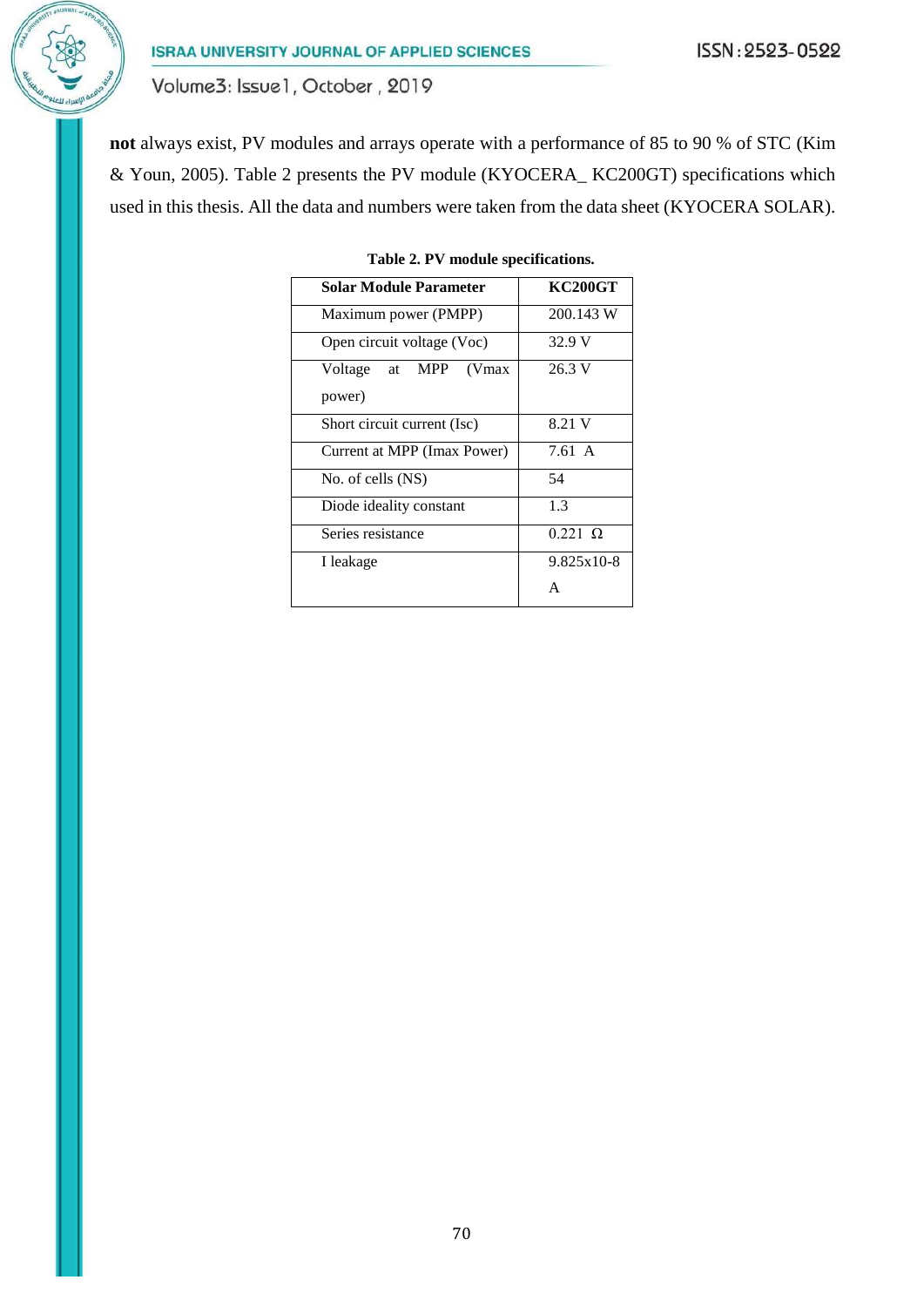

There are many factors that may affect the performance of photovoltaic panels, the changes in the shape of the power characteristic function depend on electrical connection, position of the nearby objects and of PV system, bypass diodes, time of the day, location, module mismatch, irradiance level, temperatures and technology.

## **3. Maximum Power Point Tracking**

The major problem facing researchers and manufacturers in the using solar energy is to increase its efficiency, and meet the consumer's demand loads. The most efficient use of energy is one of the key options for obtaining sustainable global development in the 21st century. The output power of solar cell systems (PV) changes with the varying of solar irradiance and ambient temperature. Because of the nonlinear current–voltage  $(I-V)$  characteristics of the PV, there is a unique MPP on the power–voltage  $(P-V)$  curve. MPPT is an important technology to improve the overall efficiency of solar cell systems.

When generating power from solar cells, the output power must be produced with maximum efficiency by working always at the highest point of power (peak power point), regardless of changes in weather conditions and load. To apply this, MPPT technology is implemented to ensure maximum power transmission during the operation of the solar module that traces the maximum power output from differences in weather conditions. The MPPT is an electronic device that is mainly introduced between the PV module and the load. This technique consists of two important parts, as shown in figure 4, a DC to DC boost converter with MPPT control technique to operate the PV system, In a way that enables it to deliver maximum power to the load.



**Figure 4. PV with MPPT technique.**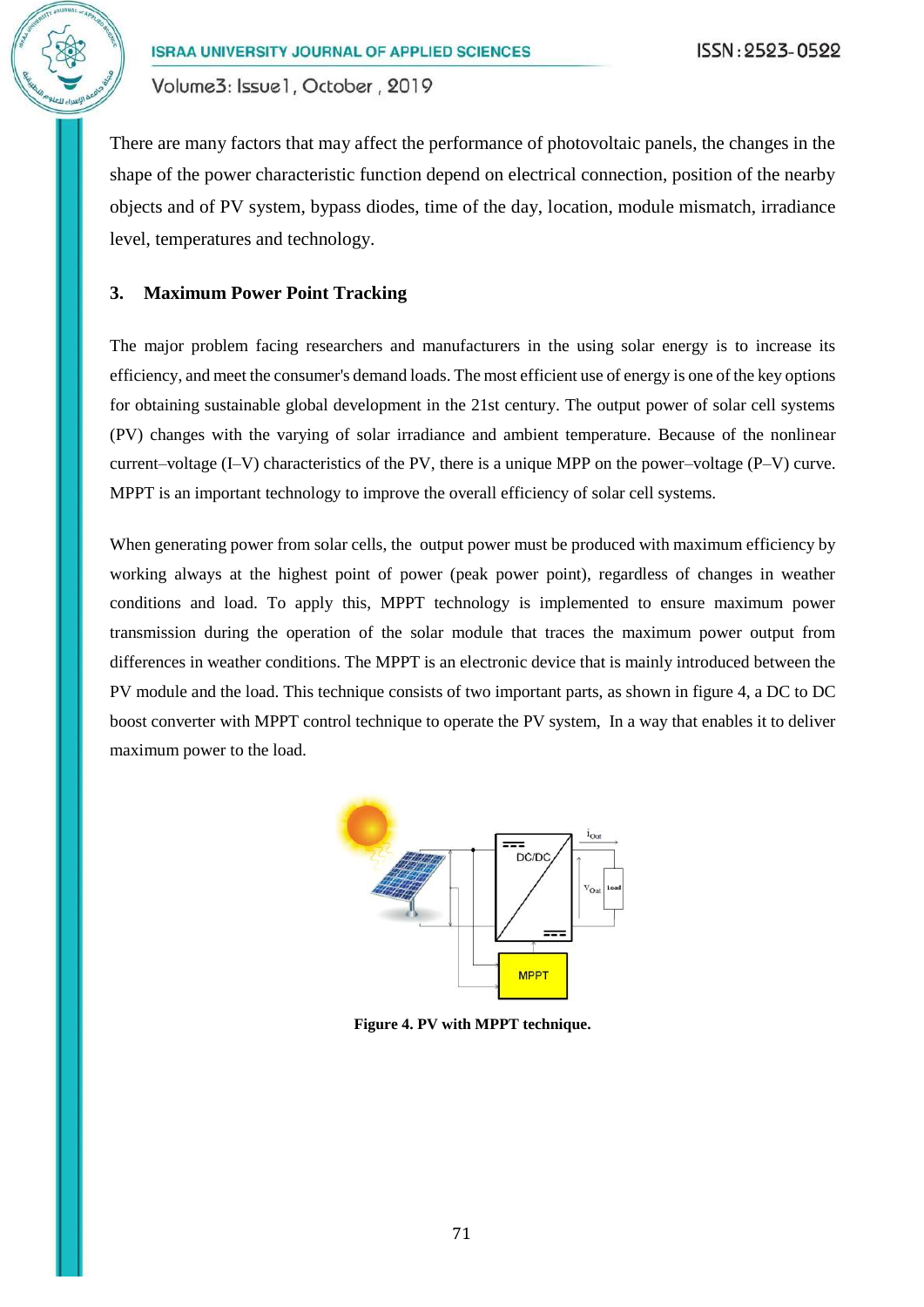The maximum output power of the solar system is changed by varying in solar radiation and temperature of the cell, and the electrical characteristic of the load may also change. So, the photovoltaic module internal impedance rarely matches the load impedance. It is important to operate the photovoltaic generation system at the maximum power point or near to it to guarantee the optimal utilization of the available solar power. The primary aim of the MPPT is to match these two parameters by adjusting the duty cycle of the converter. Because the maximum power point changes in the I-V curve in an unexpected way, it cannot be defined in advance because of changes in the temperature of the solar cells and the radiation changes. Therefore, MPPT technique or calculation model should be used to determine this point [\(Cheikh, Larbes, Kebir, & Zerguerras,](#page-23-5)  [2007;](#page-23-5) [Enrique, 2009\)](#page-23-6).

A characteristics curve of PV module I-V curves is illustrated in figure 5, and the P-V curve is presented in figure 6.There exists a single maximum power corresponding to a particular voltage and current [\(Cheikh et al., 2007\)](#page-23-5).



**Figure 5. I-V characteristics curve of PV module.**



**Figure 6. P-V characteristics curve of PV module.**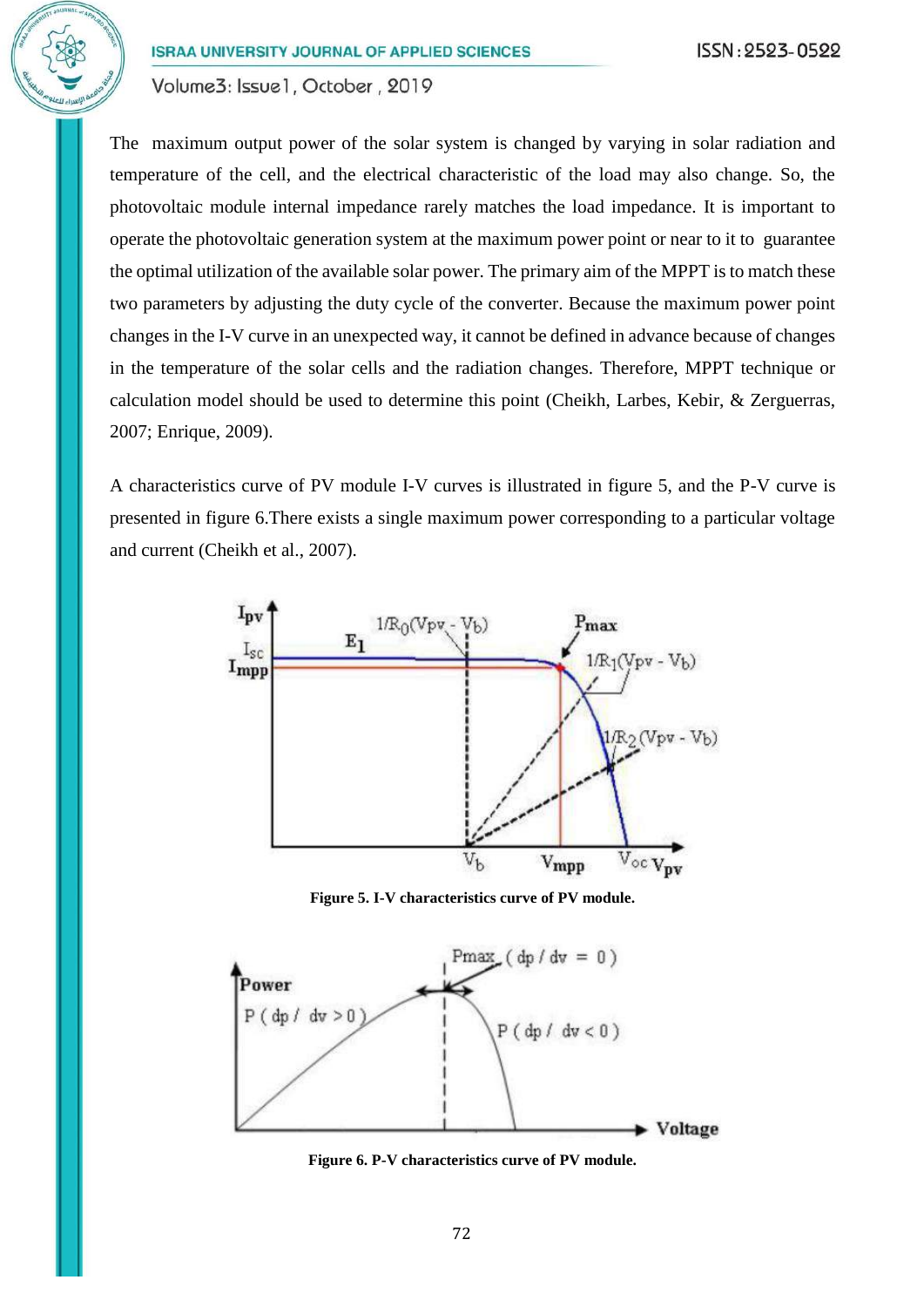The DC / DC boost converter is considered the most important component of an MPPT system. The same converter is applied for an MPPT to provide load matching for the maximum power transfer by regulating the input voltage at the PV module MPP by controlling the duty cycle. If the PV module is joined to a load directly, its operating point will be determined by the intersection of the load and PV generation curves as illustrated in figure 7. Thus, there is only one point where both curves intersect each other at MPP. The generation curve nonlinearly varies with the variation of the irradiation G and temperature T, while the load curve has a various characteristic according to the type of load is joined to the PV module. And therefore, DC / DC converters are used to join the PV module with the load, so as to guarantee the PV module is always working at the MPP. This is achieved by controlling the converter duty cycle with MPPT technique (Mohan  $\&$ [Undeland, 2007\)](#page-23-7).



**Figure 7. Intersection of the load characteristic with PV generation curve.**

The output voltage of the boost converter is always larger than the input voltage, so the step up converter can be applied with MPPT systems, where the output voltage must be larger than the input voltage. Circuit diagram of the step up converter is shown in figure 8 [\(Messenger & Ventre,](#page-23-8)  [2010\)](#page-23-8).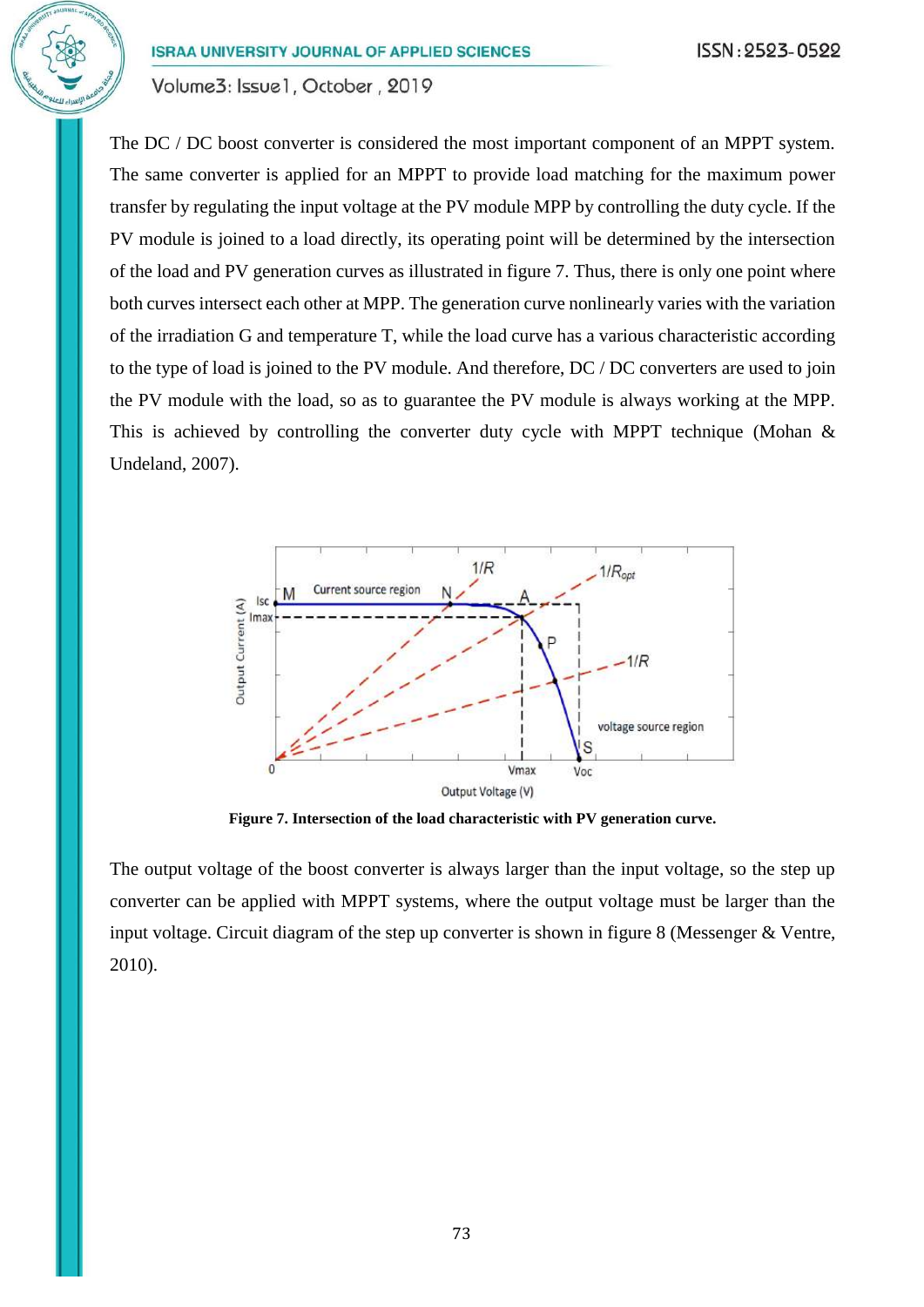Volume3: Issue1, October, 2019



**Figure 8. DC-DC step up boost converter.**

Therefore, the current passing through the inductor rises linearly due to the source of the input voltage, in which case the output phase is isolated and the capacitor is partially discharged to provide the current load. When the switch is off during the second period the diode is conducting, and during this time the load receives energy from both the inductor and the input source. The signal form of the inductor current during continuous conduction mode is illustrated in figure 9. When the converter is running at steady state condition, the duty cycle, D, can be calculated as follows [\(Kasat, 2004;](#page-23-9) [Mohan & Undeland, 2007\)](#page-23-7).



**Figure 9. Step-up converter signal form of the VL and IL in continuous conduction mode.**

Where Vd input voltage and Vo output voltage of the converter. In addition the modification of the duty ratio results in a change in the input and the output current of the boost converter.

The filter inductor and capacitor to operate the converter in the continuous conduction mode can be calculated as follows [\(Kasat, 2004\)](#page-23-9);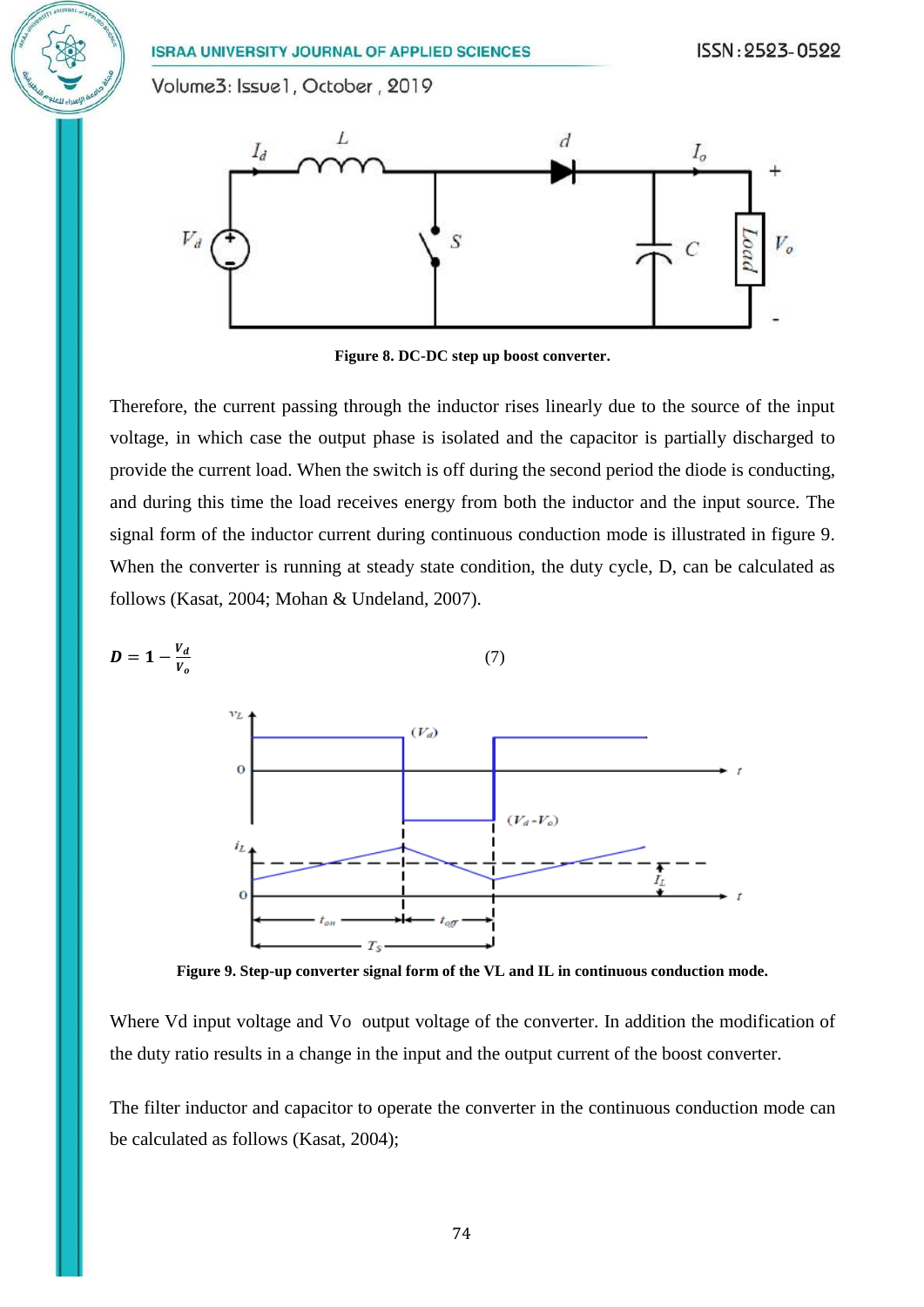

$$
\mathbf{L} = \frac{\mathbf{v}_{\mathbf{d}} \mathbf{D}}{2\Delta \mathbf{I}_{\mathbf{L}} \mathbf{f}_{\mathbf{s}}} \tag{8}
$$

$$
\mathbf{C} = \frac{\mathbf{I}_0 \mathbf{D}}{\Delta V_0 \mathbf{f}_s} \tag{9}
$$

## **4. Artificial neural networks**

You receive a highly interconnected set of some  $10^{11}$  neurons to facilitate your reading, writing, movement, breathing, thinking and so along. Each of your biological neurons, a rich assembly of tissue and chemistry, has the complexity, if not the speed, of a microprocessor. Some of your neural structure was with you at birth. Other parts have been shown by experience [\(Hagan, Demuth, & Beale, 1996\)](#page-23-10).

It consists of a number of very simple and highly interconnected processors, called neurons, which are correspondent to the biological neurons in the brain. The basic model of a single neuron is illustrated in figure 10, which, p an input vector, w a connection weight vector, b a bias , f an activation function and a an output [\(Haykin, 1998\)](#page-23-11).



**Figure 10. Basic model of single neuron.**

The summation output, often mentioned to as the net input, goes into a transfer function f ( also called activation function)  $a = f(W_P + b)$ :

$$
a = f(W_P + b) = f(w_{1,1}p_1 + w_{1,2}p_2 + \dots + w_{1,R}p_R + b)
$$
 (10)

There are three main activation functions used commonly in neural networks, the activation function f can be got from a set of activation functions as a hard limit function, piecewise-linear function, sigmoid function [\(Hagan et al., 1996\)](#page-23-10).

ANN may be one or more hidden layers, the structure is determined by experience and trial and error. And there are two types of machine learning based on ANN, one is called supervised learning where the other is called unsupervised learning [\(Scott, 2008\)](#page-23-12).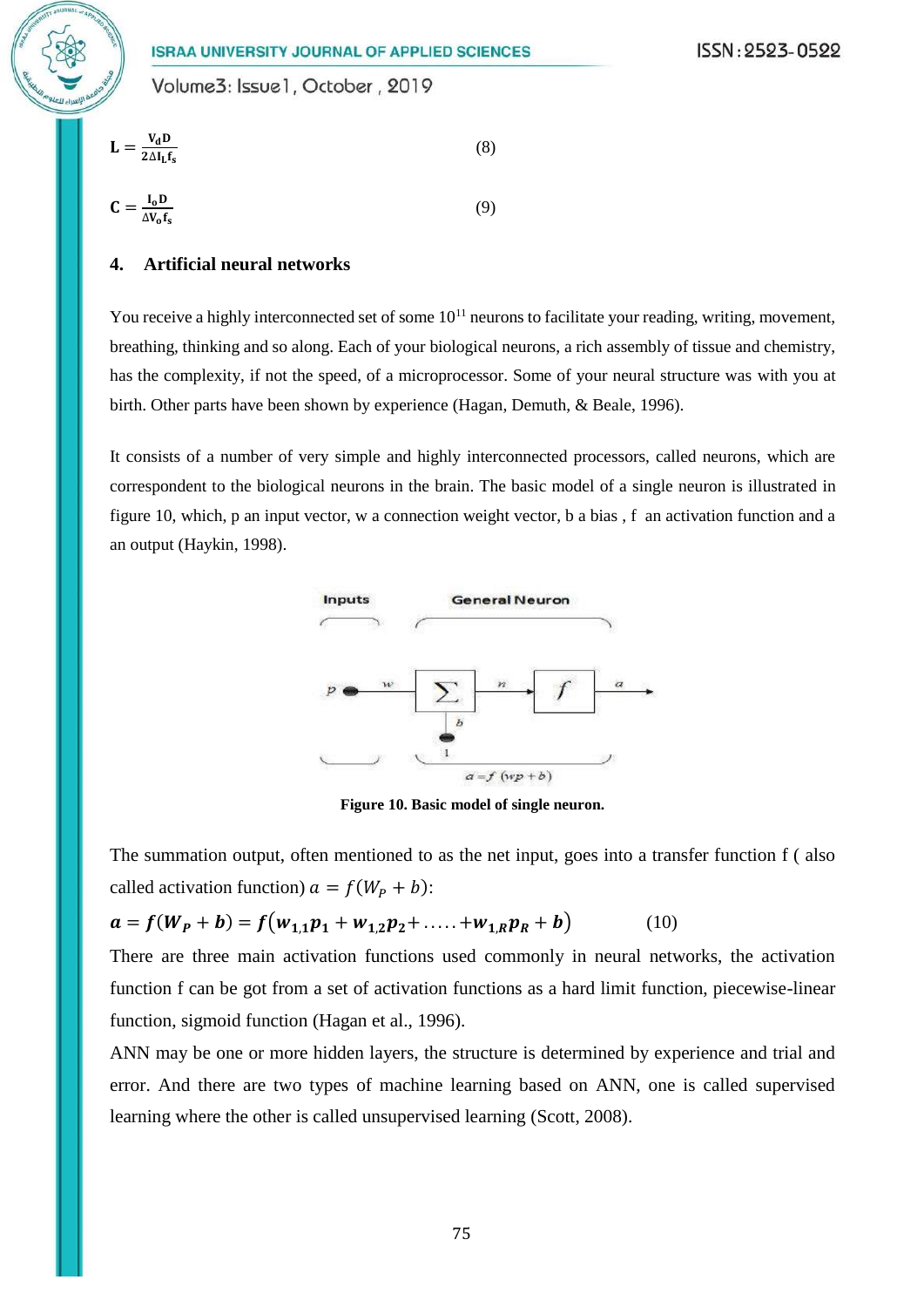Volume3: Issue1, October, 2019

There are many different algorithms are utilized to train the ANN, including Backpropagation, Quasi-Newton, Conjugate Gradient, Kohonen training, Delta-bar-Delta and Levenberg Marquardt. To train the multilayer feedforward network, the Levenberg Marquardt algorithm is generally recommended due to its robustness, providing fast convergence and the user does not necessarily to initialize parameters [\(Resende, 2012\)](#page-23-13).

ANN technique is used with MPPT to optimize the response of the MPPT, in order to increase the efficiency of PV module.

## **5. Model and Calculation**

In this paper, KYOCERA – KC200GT PV module is taken as an example. PV model was constructed and applied by using Matlab / Simulink to verify the nonlinear I-V and P-V output characteristics. The schematic of the PV module is implemented and illustrated in figure 11.



**Figure 11. Detailed schematic diagram (sub systems) for the PV module.**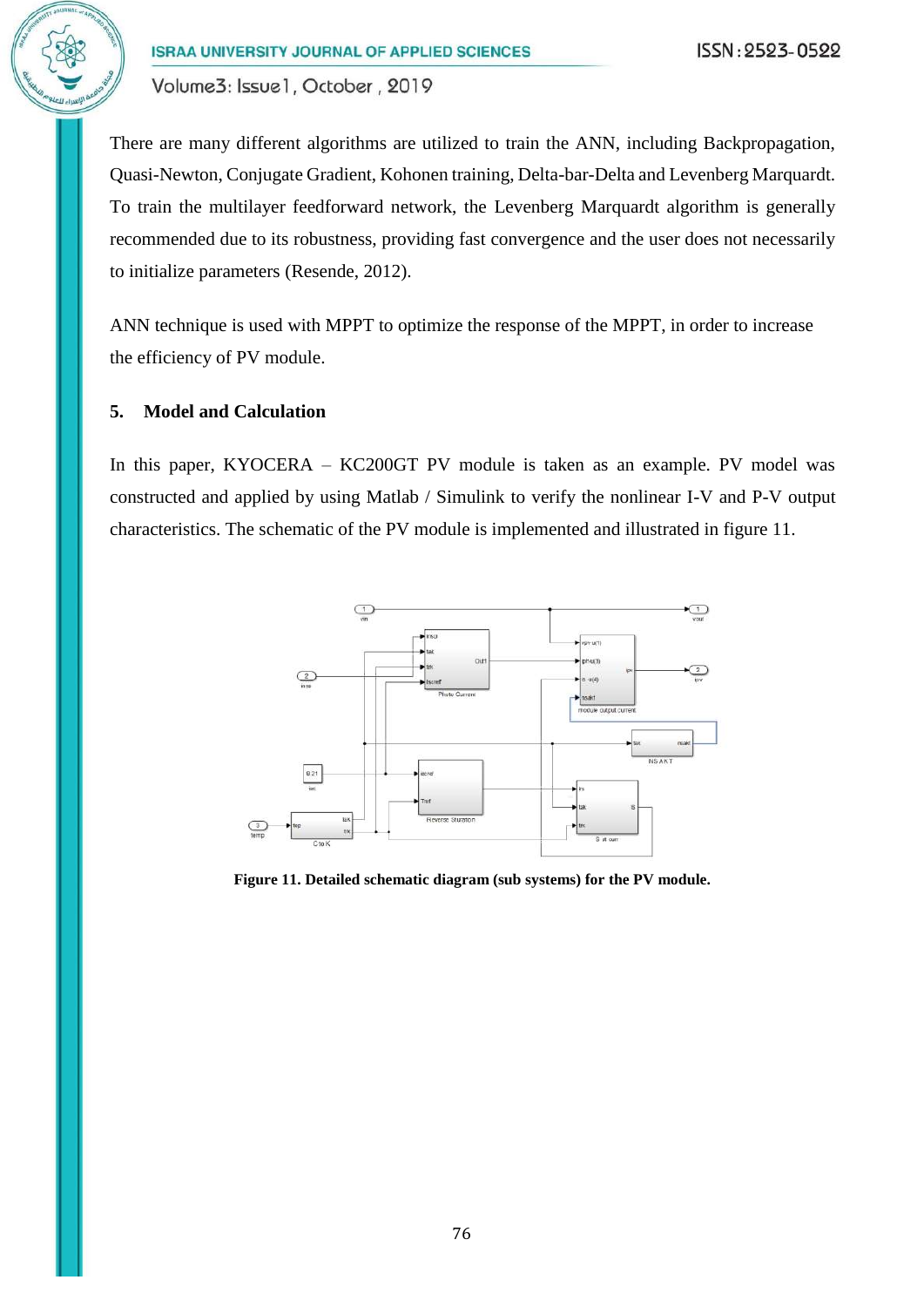Volume3: Issue1, October, 2019

The PV model was simulated and illustrated in figure 12.



**Figure 12. The schematic of PV module.**

The P-V and I-V output characteristics of the produced PV module are illustrated in figure 13, also, from this figure we can see the nonlinearity of the output power and the output current which depend on the solar irradiance and the temperature of the cell, and the cell terminal operating voltage as well.



**Figure 13. P-V and I-V output characteristics at 25°C.**

It was found from figure 13 that, the voltage and current output both increases when the irradiations are increasing, so the maximum power output of PV module are increasing.



**Figure 14. P-V and I-V output of varying temperature and fixed irradiation.**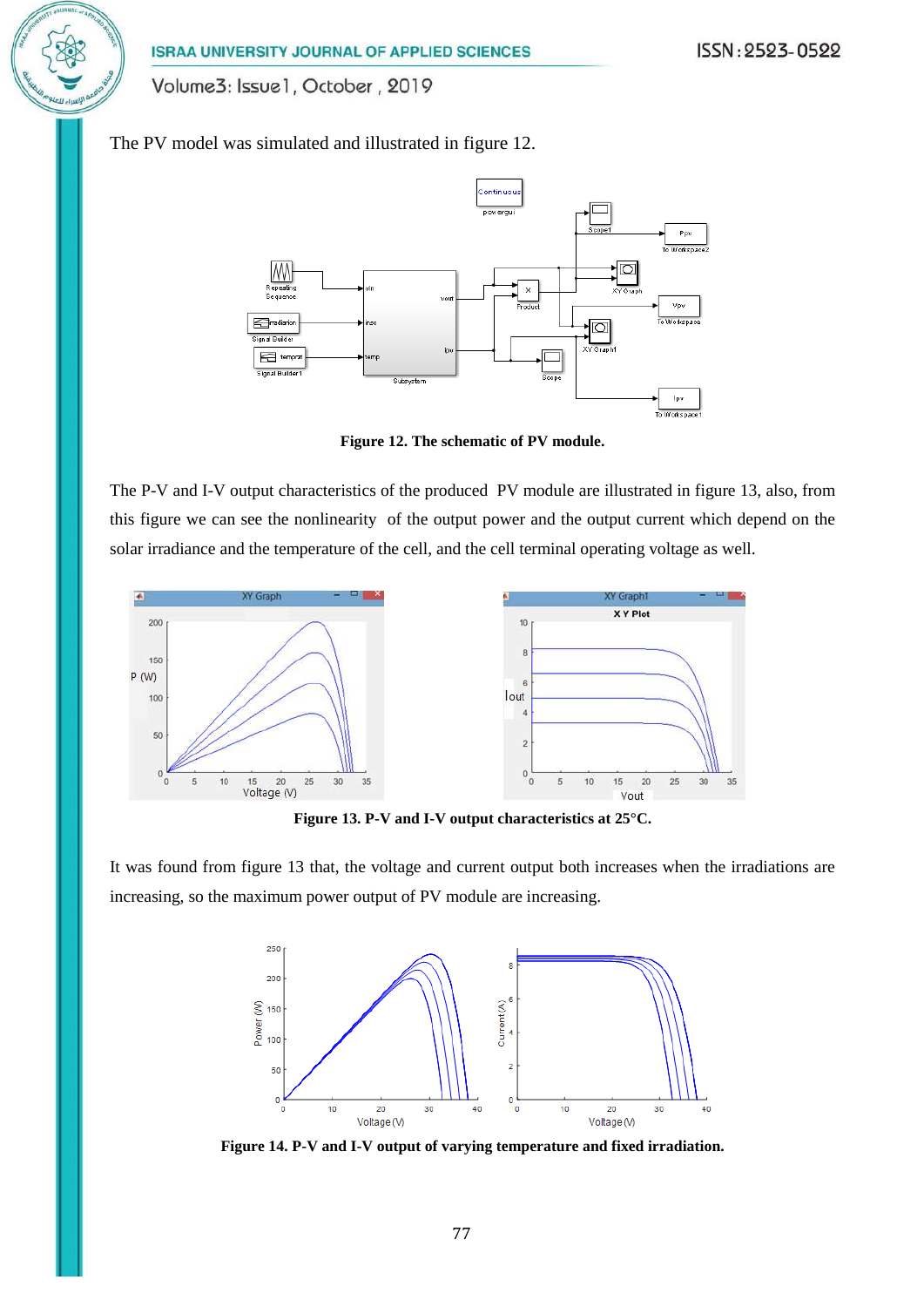As we observe from figure 14, increasing in the input temperature will cause the output current increases while the voltage decline accordingly. This contributes to decrease the output power of the PV module.

The design specifications of boost converter are shown in Table 3. The specifications are for a variable value of the input voltage of the boost converter where the input voltage comes from the renewable source and the output voltage of boost converter is fixed to 45V DC.

| <b>Parameter</b>             | Value        |
|------------------------------|--------------|
| Input Voltage                | $26.3$ Vdc   |
| Power Converter              | 200.143<br>w |
| <b>Output Voltage</b>        | 45Vdc        |
| <b>Output Current</b>        | 4.5A         |
| Switching frequency fs       | 20kHz        |
| Percent of output<br>voltage | 1            |
| Efficiency n                 | () Q         |

**Table (3): Specification of Boost Controller.**

$$
D = 1 - \frac{V_{in} \times n}{V_{out}} = 1 - \frac{26.3 \times 0.9}{45} = 0.526 \to D = 52.6\%
$$

$$
I_{out} = \frac{P_o}{V_o} = \frac{200}{45} = 4.45 A
$$

$$
di = I_{ripple} \times I_{out} \times \frac{V_{out}}{V_{in}}
$$

 $I_{riiple}$  a good estimation of the inductor ripple current is 20% to 40% of  $I_{out}$ 

$$
di = 0.4 \times 4.45 \times \frac{45}{26.3} = 3.1
$$
  
\n
$$
L = \frac{V_{in} \times (V_o - V_{in})}{d_i f_s V_o} = \frac{26.3 \times (45 - 26.3)}{3.1 \times 20000 \times 45} = 1.763 \times 10^{-4} \text{ H}
$$
  
\n
$$
d_{vo} = V_o \times \frac{1}{100} = 45 \times \frac{1}{100} = 0.45
$$
  
\n
$$
C_{out} = \frac{I_{out} \times D}{d_v f_s V_o} = \frac{4.45 \times 0.526}{20000 \times 0.45} = 2.6008 \times 10^{-4} \text{ F}
$$
  
\n
$$
C_{in} = \frac{I_{in} \times (1 - D)}{d_{vin} f_s V_{in}} = \frac{7.61 \times (1 - 0.48)}{20000 \times 0.26} = 693.681 \times 10^{-6} \text{ F}
$$
  
\n
$$
R = \frac{45}{4.45} = 10.11 \text{ }\Omega
$$

 $D = 48$  %,  $L = 1.771e-4$  H, let  $ΔV = 0.45$ ; so capacitance  $C = 2.373e-4$  F,  $R = 10.11$  Ω.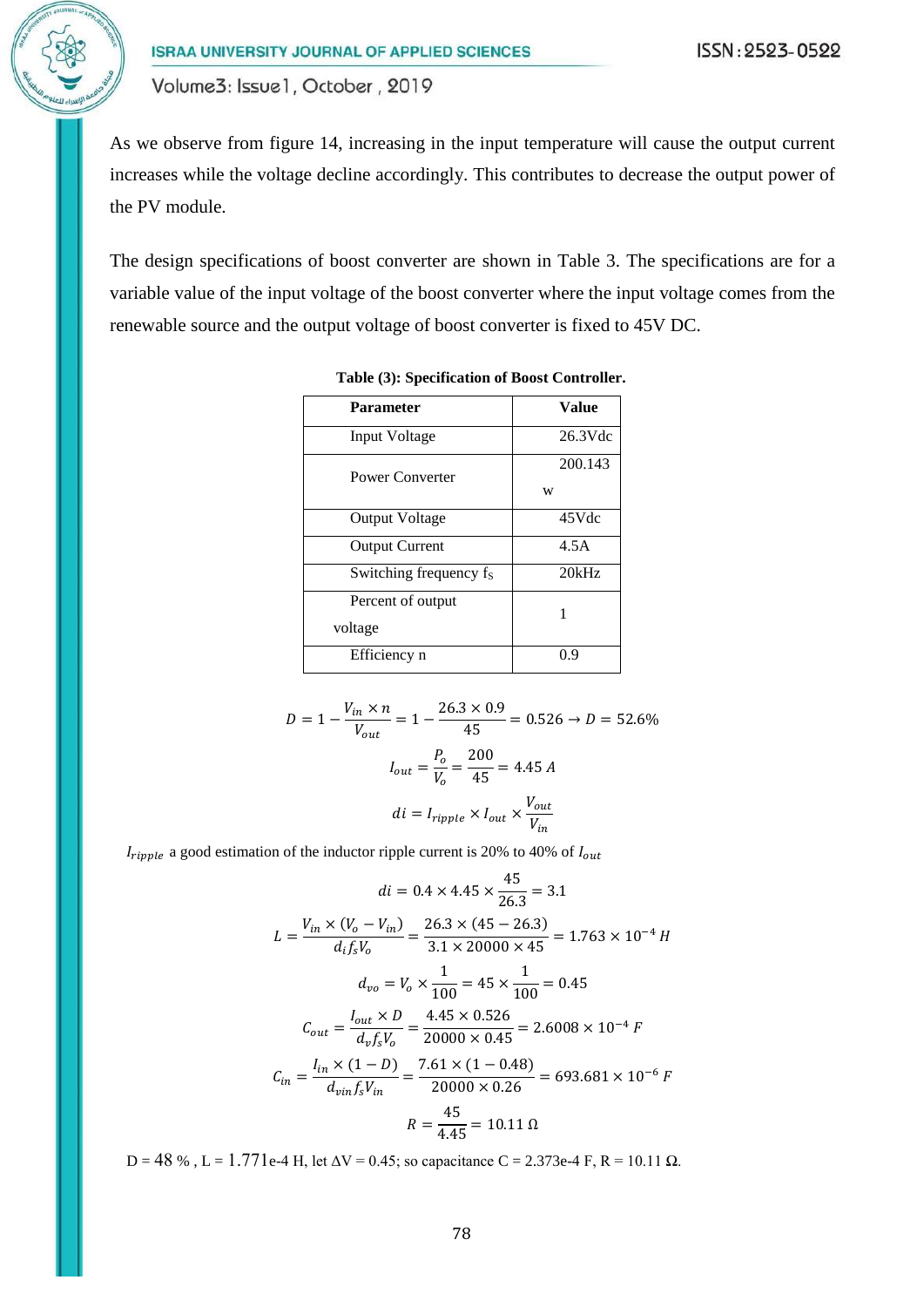The output characteristics of the PV module are nonlinear. Moreover, the solar irradiance is changed continuously and unpredictable, so the maximum power point varied continuously.

To design an ANN model, "nnstart" or "nntool" function is used to create the ANN model. The proposed ANN in this thesis is a multilayer feed forward back propagation NN, which consist of two layers which are hidden layer and output layer. Inputs on this design are irradiance and temperature also the output of the ANN model is a voltage at maximum power.

Neurons number in each layer and structure of multilayer feed forward propagation NN are mostly variable and thus determined by experience and trial and error. So many of the trials are implemented until reaching the best design. And the final design consists of hidden layer constructed of 5 neurons whose activation function is a tangent sigmoid and the output layer has 1 neuron which activation function is a pure linear transfer function. The building of the ANN is illustrated in figure. 15.



**Figure 15. The training network model in MATLAB.**

The "trainlm" tool at Matlab is used to train the ANN using Levenberg-Marquardt, so the ANN is trained to discover the relationship between inputs (irradiation and temperature) and the output (maximum voltage) as shown in figure 16.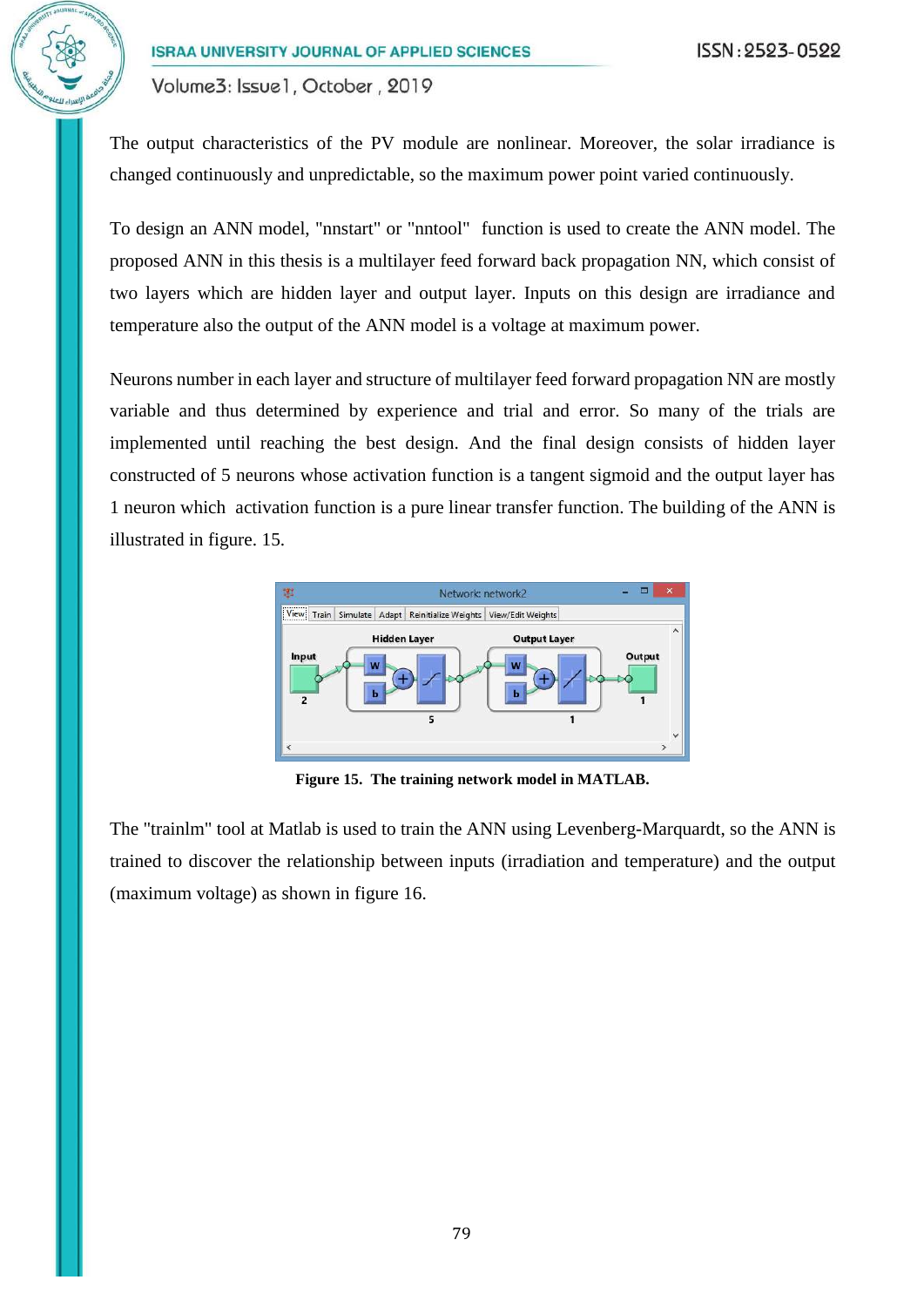ISSN: 2523-0522

**ISRAA UNIVERSITY JOURNAL OF APPLIED SCIENCES** 

Volume3: Issue1, October, 2019

| Neural Network<br><b>Insput</b><br>$\overline{z}$                                      | Hickley                       |                                                      | Quiput                          |           | <b>Output</b><br>Ŧ |
|----------------------------------------------------------------------------------------|-------------------------------|------------------------------------------------------|---------------------------------|-----------|--------------------|
| Algorithms<br>Data Division:<br><b>Training:</b><br><b>Berformance</b><br>Calculations | MEX                           | ×<br>Random (dividerand)<br>Mean Squared Error (msk) | Levenberg-Marquardt [trainim]   | Ŧ         |                    |
| Progress                                                                               |                               |                                                      |                                 |           |                    |
| Epoch                                                                                  | 16 iterations<br>$\mathbf{0}$ |                                                      |                                 | 1000      |                    |
| Time<br>Performance:<br>$8.31e + 03$<br>$1.23a + 04$<br>Gradieres                      |                               |                                                      | 0.00.00                         |           | 0.00               |
|                                                                                        |                               |                                                      | 10.2                            |           |                    |
|                                                                                        |                               |                                                      | 3.55                            |           | $1.00 + .02$       |
| 0.00100<br>Mir.<br>Validation Checks:                                                  |                               | $\alpha$                                             | 0.100<br>G                      |           | $1.00 + 11$<br>ń   |
|                                                                                        |                               |                                                      |                                 |           |                    |
| Plots                                                                                  |                               |                                                      |                                 |           |                    |
| Performance                                                                            |                               | <i><u><u>Epiotperforma</u></u></i>                   |                                 |           |                    |
| <b>Training State</b>                                                                  |                               | (plottrainstate)                                     |                                 |           |                    |
| Error Histocram                                                                        |                               | Gridderrhind                                         |                                 |           |                    |
| Regression                                                                             |                               |                                                      |                                 |           |                    |
|                                                                                        |                               | (plotregression).                                    |                                 |           |                    |
| Fit                                                                                    |                               | (plotik)                                             |                                 |           |                    |
| Plot Interval:                                                                         |                               |                                                      | <b>HATOLE SHIPPERS REPORTED</b> | 12 apochs |                    |
|                                                                                        |                               |                                                      |                                 |           |                    |

**Figure 16. Training neural network.**

MSE with different epochs, training state plot and the R plot are presented in figures. 17, 18, and 19 respectively.



**Figure 17. Training result of ANN block.**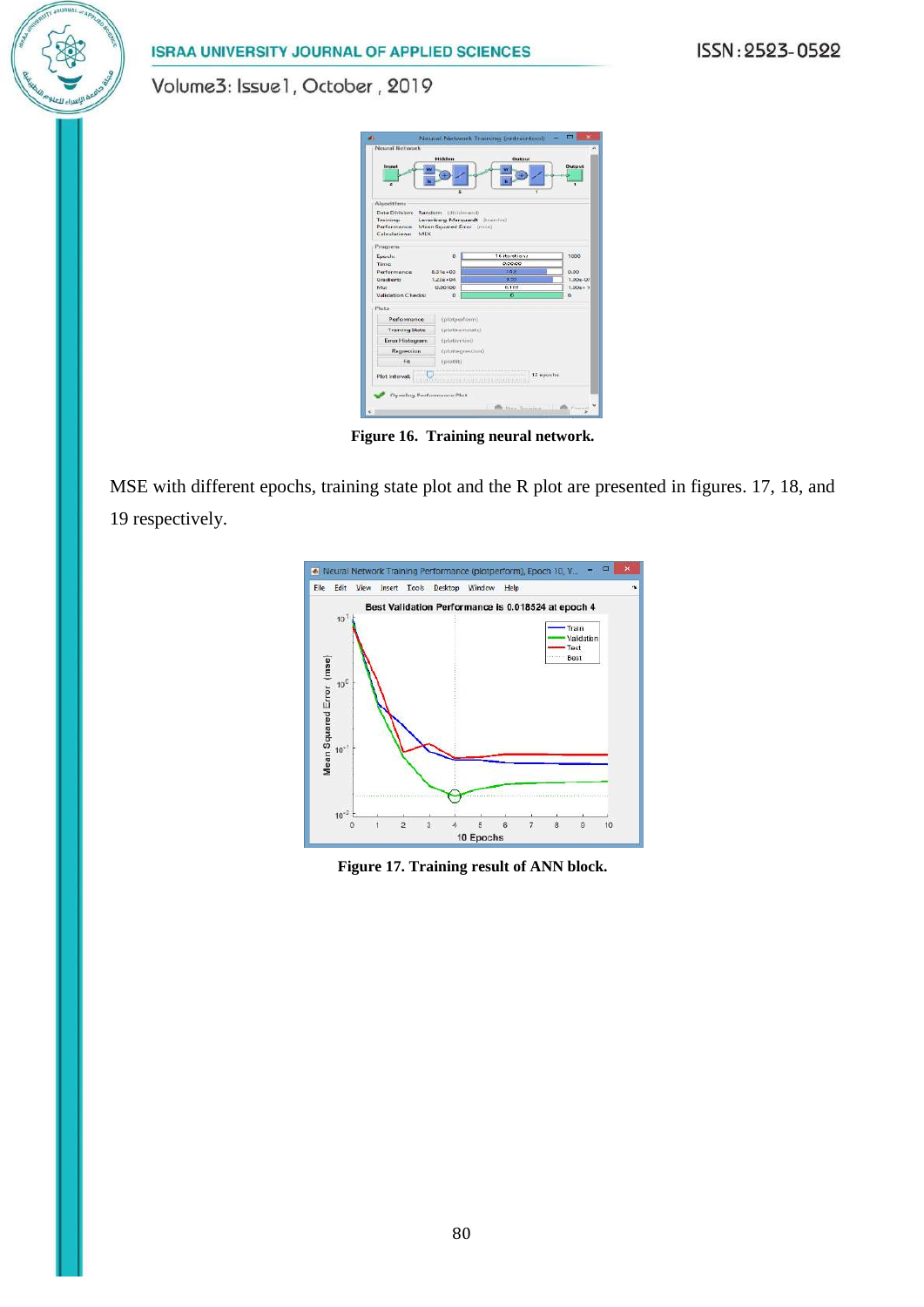Volume3: Issue1, October, 2019







**Figure 19. The regression plot performance analysis.**

Then the trained NNs can get an optimum voltage for MPP under different atmospheric cases and the output of the ANN model is applied to determine the duty ratio, as shown in the next sections. The trained ANN model for MPPT is illustrated in figure 20.



**Figure 20. Block diagram of ANN with two layers.**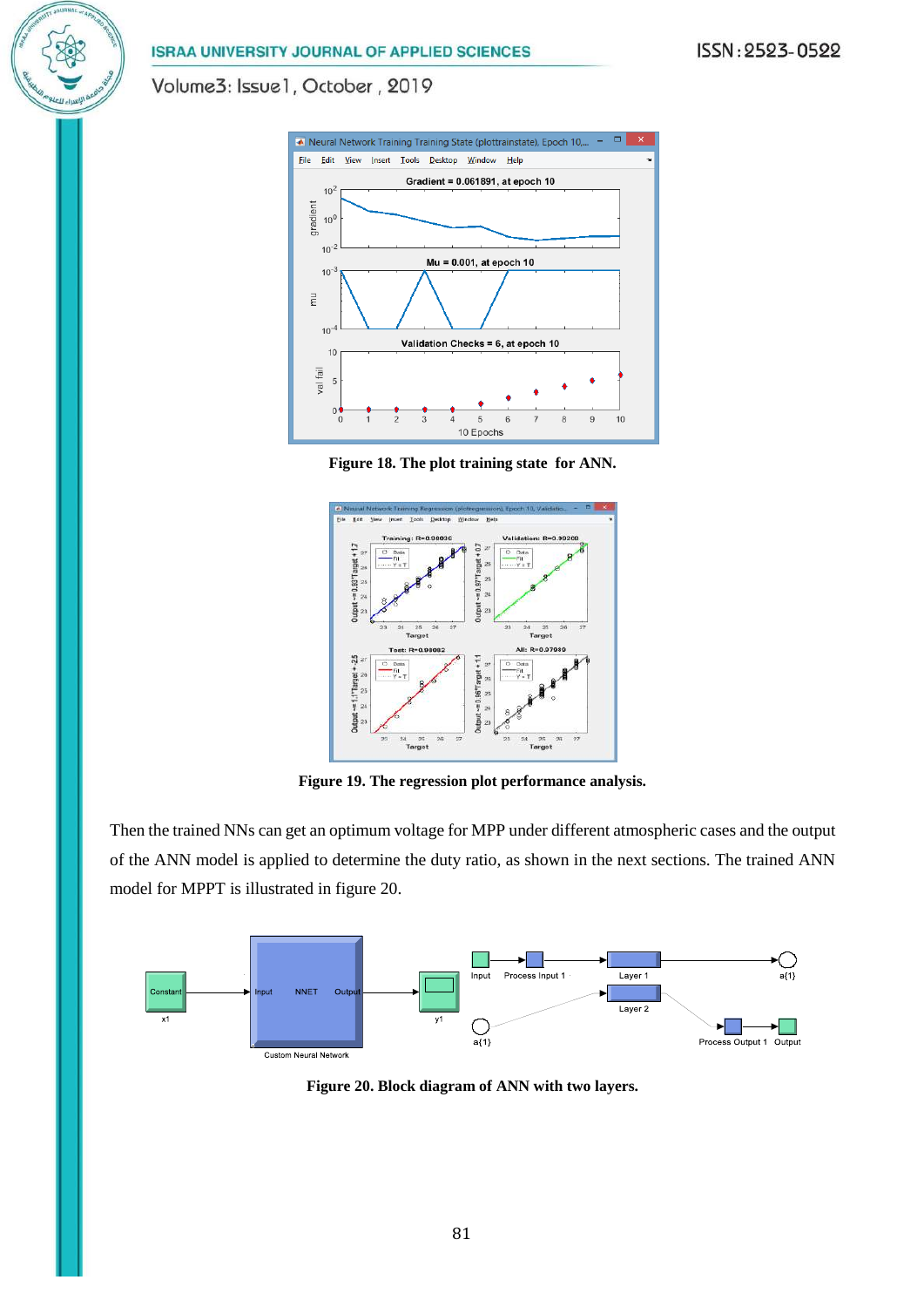The complete system with the ANN MPPT controller was designed as shown in figure 21, the system was tested with multi cases and the designed system is compared with the direct connected System (DCS) wich is directly connected with load without using MPPT technique. the outcomes are illustrated in figures. 22, 23, 24 and 25. The simulation results show that the output power of a PV module is greater when the ANN technique is connected to the MPPT controller at all variables radiation and temperature than the DCS as observed in figures 24 and 25. This yields an indication that, the DCS is working far from the maximum power point all the time. Thus, when the radiation varies the ANN model controller calibrates the duty cycle, to get the operating points where the power is at the maximum value (MPP), and that happened by decreasing the PV current operating point and increase the PV voltage operating.



**Figure 21. The complete MPPT system with ANN network.**



**Figure 22. Output Power for MPPT system with ANN network with variable irradiation and constant temperature (25˚C).**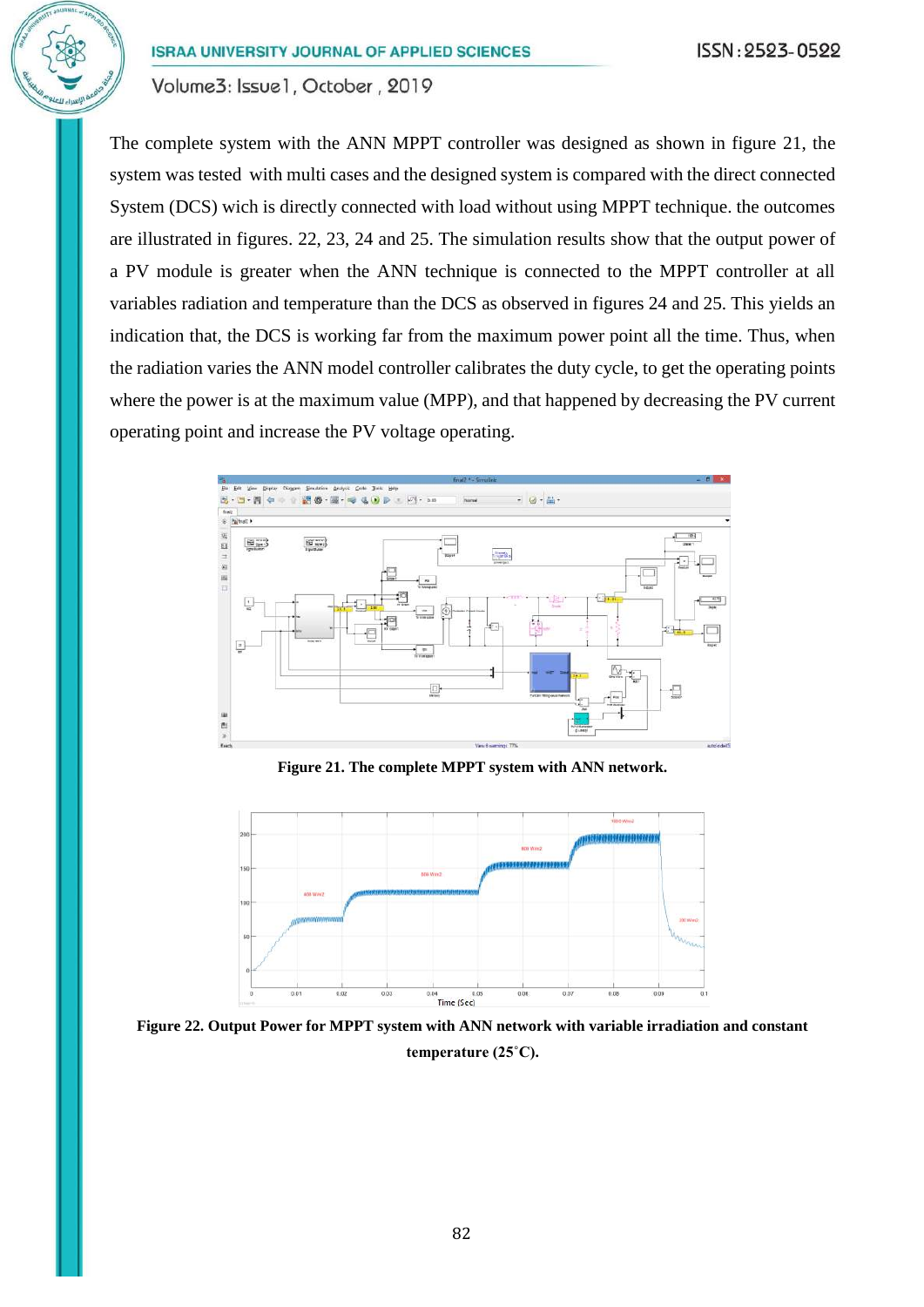ISSN: 2523-0522

**ISRAA UNIVERSITY JOURNAL OF APPLIED SCIENCES** 

Volume3: Issue1, October, 2019







**Figure 24. PV system with (a) the direct connected system compared with (b) ANN MPPT controller with variable irradiation and constant temperature.**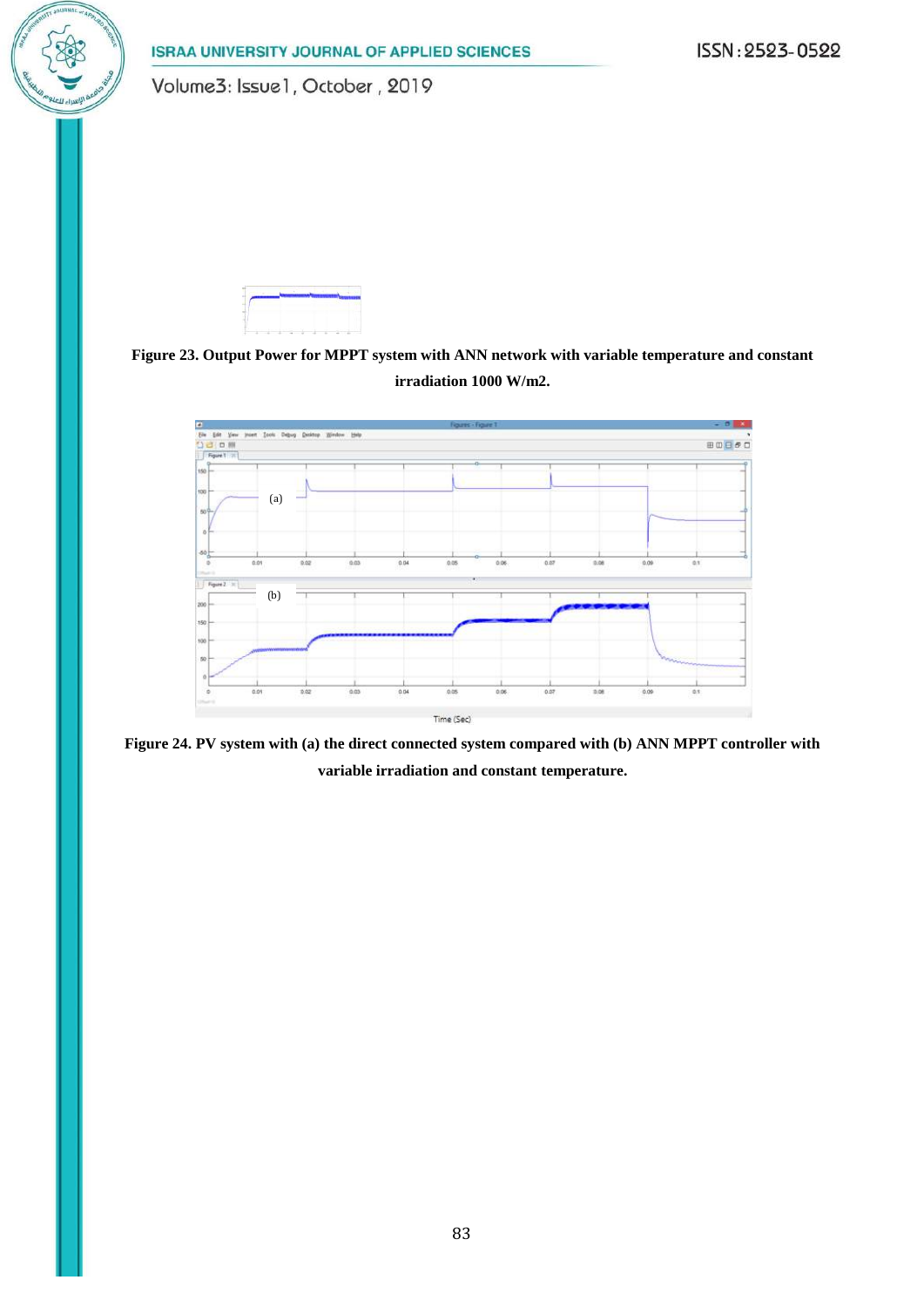#### ISSN: 2523-0522

#### **ISRAA UNIVERSITY JOURNAL OF APPLIED SCIENCES**

Volume3: Issue1, October, 2019



**Figure 25. PV system with (a) the direct connected system compared with (b) ANN MPPT controller with variable irradiation and variable temperature.**

From the diagrams and previous results the Artificial neural network technology shows a quick and accurate response, according to sudden solar radiation change. Figs 22, 23, 24 and 25 show that, the output power of the photovoltaic module changes as the solar irradiance varies at different time periods, And thus results in a change in the maximum power value, so changes must be detected and handled by the ANN MPPT controller technique by changing the value of the duty cycle. The designed system ANN MPPT controller can increase the total efficiency of the system by more than 14 % higher than the system without an MPPT controller.

At the direct connected system without ANN MPPT controller is working at a lower PowerPoint than the MPP and has a slower response to solar radiation changes. On the other hand, the directly associated without MPPT technique has less efficiency because of the mismatch between the photovoltaic module and the load. These cause loss of energy so that the ANN MPPT technique is better and saving energy.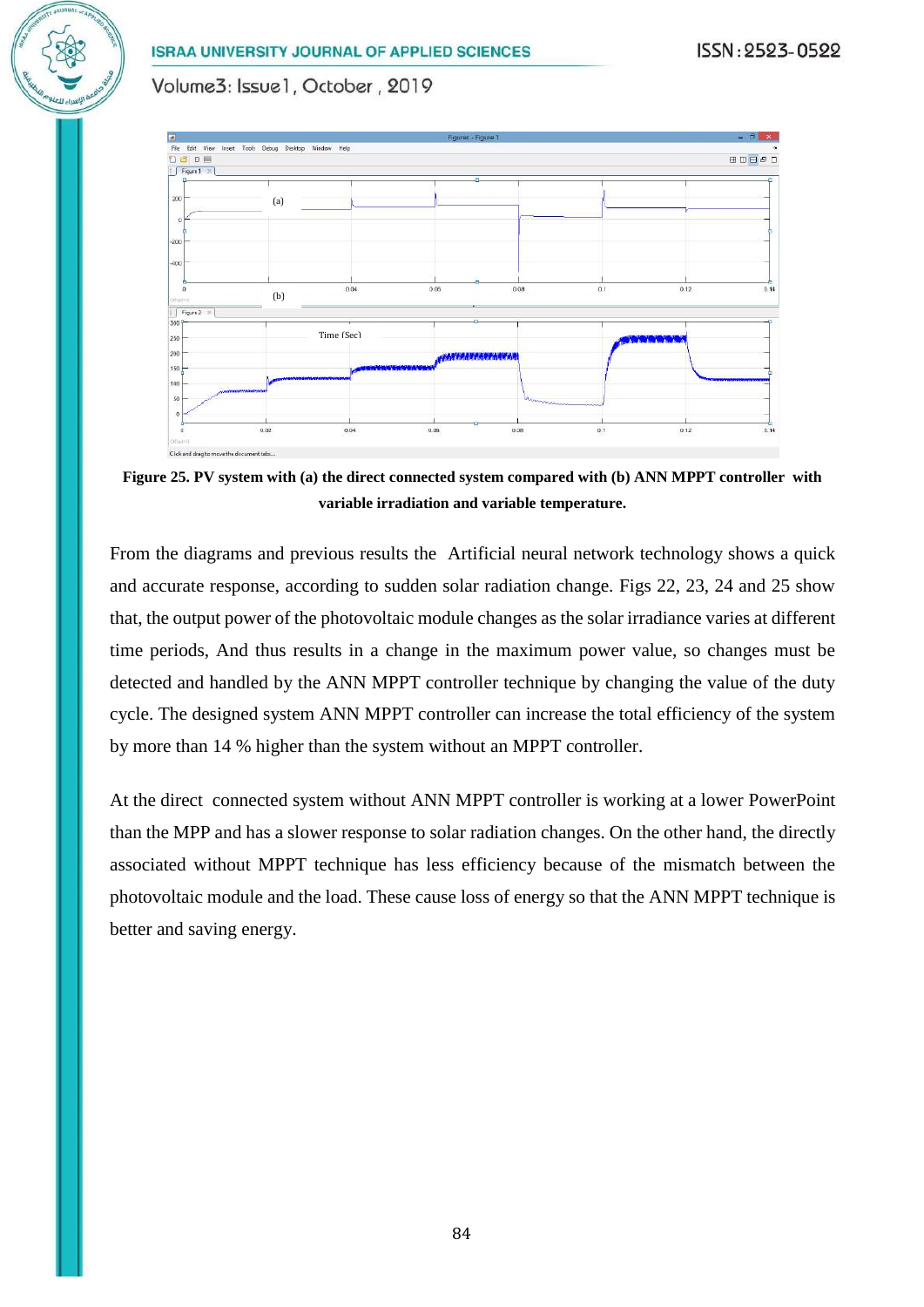In addition, the ANN MPPT technology shows the ability to adapt rapidly to the rapid change in radiation and to avert the accompanying deviation from the maximum power point.

Finally, we can say in general that the ANN controller, which is applied to MPPT technique is effective to track the maximum power point and this technique can increase the efficiency of the PV module when rapid change in radiation and temperature occur.

#### **6. Summary**

Recently, solar energy has become increasingly and effectively used worldwide because of the increasing demand for energy and fossil fuels begin to diminish, also the huge pollution resulting from its use.

In particular, Gaza Strip suffers from a severe shortage of electricity, reaching a maximum at 2017, where the power failure period from 12 hours to 14 hours continuous, while the link period is about 4 to 6 hours per day. Also lack of fuel, noise and pollution resulting from the use of electrical generators, led to reduce the use of electrical generators, so residents resorted to using solar energy as an alternative solution, effective and clean. Which it available all the time.

Because of the relatively high cost of the solar system, the overall efficiency of the solar cell system should be increased to reduce the use of a large amount of solar panels; so MPPT technology has been used to improve the efficiency of the solar cell system.

An artificial intelligent maximum power point tracking technique using neural networks is proposed, which predicts the appropriate duty cycle for which the DC-DC converter can operate with and thus the maximum power can be obtained from the PV system. The system comprises of PV modules, DC-DC boost converter and ANN controller to get MPPT. Each component is simulated and discussed in details using MATLAB/SIMULINK software. The PV model was verified The ANN MPPT method is designed and developed and it is compared with the direct method without MPPT system.

Also DC-DC boost converter model is simulated which is the key for changing the PV's terminal voltage to track the maximum power.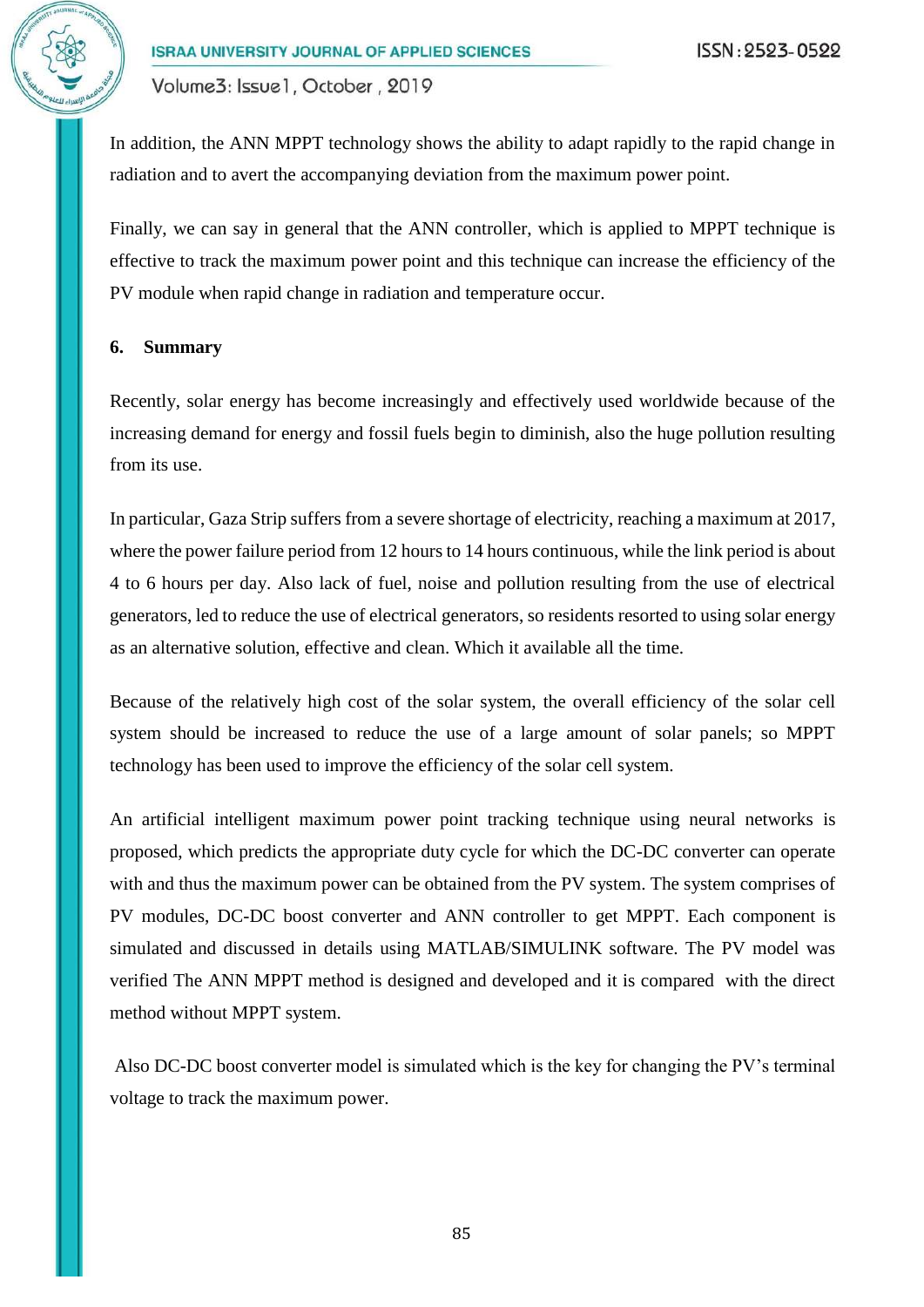

The system is tested by the artificial neural network MPPT method under the sudden irradiance and variable temperature, and the ANN method gave very fast and accurate response. Where an ANN MPPT controller has been designed and implemented; so the designed system increased the overall efficiency of the solar system by more than 14%.

## **7. Future Directions**

Using hybrid control consists of P&O technique with an ANN control to eliminate the oscillation around the MPP in steady state. Also a good area of research to implement Fuzzy control and compare it with ANN control. Another area which it is Implementation of a physical model for MPPT controller with an artificial neural network technique using microcontrollers and applying it on a real PV panel.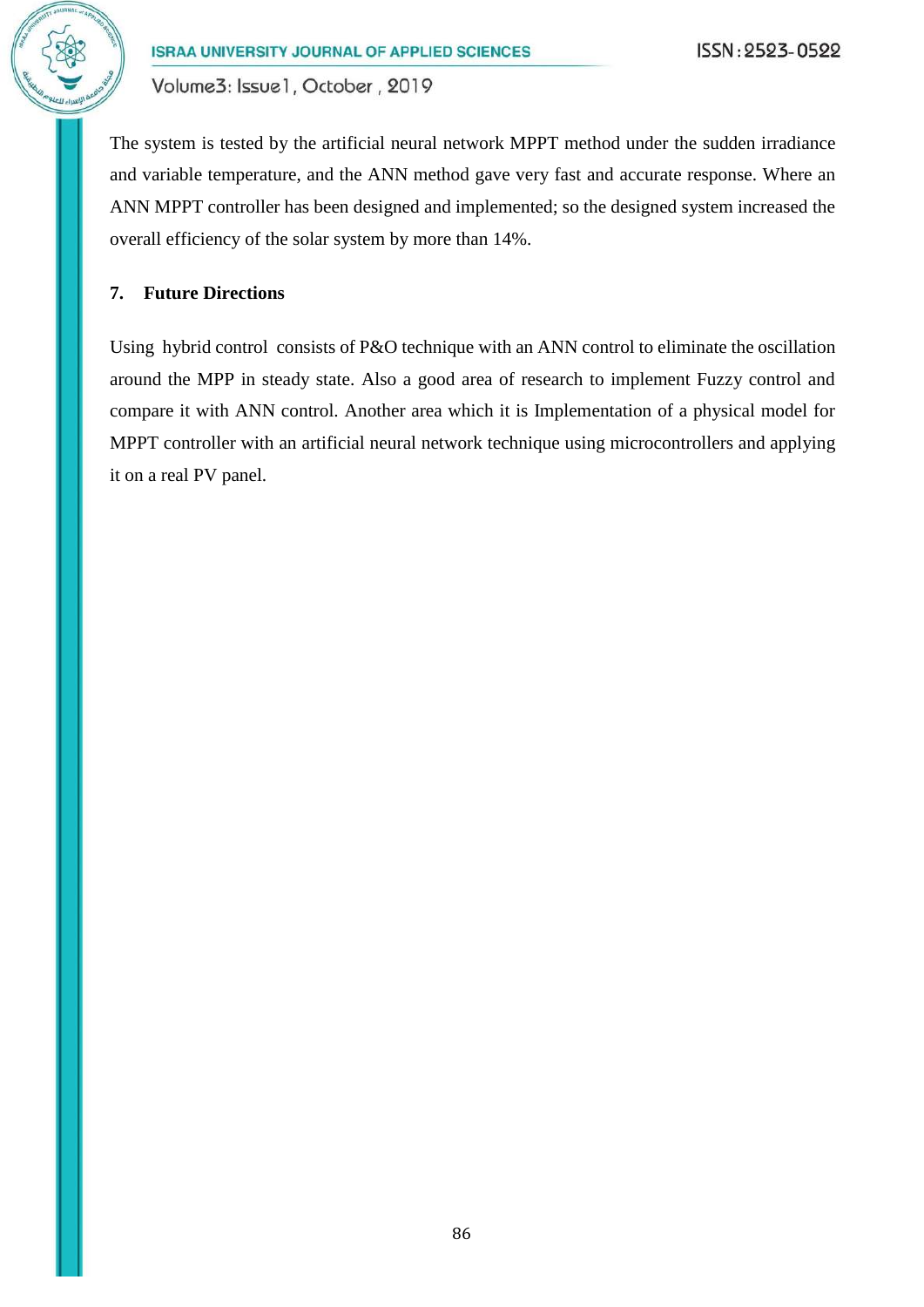#### **References**

<span id="page-23-5"></span>1. Cheikh, MS Aït, Larbes, C, Kebir, GF Tchoketch, & Zerguerras, A. (2007). Maximum power point tracking using a Fuzzy logic control scheme. *Revue des energies Renouvelables, 10*(3), 387- 395.

<span id="page-23-6"></span>2. Enrique, J.M., Andujar, J.M., & Bohorquez, M.A. (2009). A reliable, fast and low cost maximum power point tracker for photovoltaic applications. *Solar Energy, 84*(1).

<span id="page-23-10"></span>3. Hagan, M. T., Demuth, H. B, & Beale, M. (1996). *Neural Network Design* (2nd ed.). Boston, MA, USA: PWS Publishing Co.

<span id="page-23-11"></span>4. Haykin, S. (1998). *Neural Networks: A Comprehensive Foundation* (2nd ed.): Prentice Hall.

<span id="page-23-9"></span>5. Kasat, S. (2004). *Analysis, design and modeling of DC-DC converter using simulink.* (Master), Oklahoma State University, USA.

<span id="page-23-3"></span>6. Kim, I-S, & Youn, M-J. (2005). Variable-structure observer for solar-array current estimation in a photovoltaic power-generation system. *IEE Proceedings-Electric Power Applications, 152*(4), 953-959.

<span id="page-23-4"></span>7. KYOCERA SOLAR. KC200GT High Efficiency Multicrystal Photovoltaic Module Datasheet Kyocera. Japan.

<span id="page-23-8"></span>8. Messenger, Roger A., & Ventre, Jerry. (2010). *Photovoltaic systems engineering* (3rd ed.): CRC Press/Taylor & Francis, Boca Raton, FL.

<span id="page-23-7"></span>9. Mohan, N., & Undeland, T. M. (2007). *Power electronics: converters, applications, and design*. Daryaganj,India: Wiley.

<span id="page-23-1"></span>10. Natsheh, E. M. (2013). *Hybrid Power Systems Energy Management Based on Artificial Intelligence.* (Doctoral), Manchester Metropolitan University, Manchester, England. Retrieved from http://e-space.mmu.ac.uk/id/eprint/314015

<span id="page-23-0"></span>11. Quaschning, Volker. (2016). *Understanding renewable energy systems* (2nd ed.). London; New York: Routledge, Earthscan.

<span id="page-23-13"></span><span id="page-23-12"></span>12. Resende, F. d. O. (2012). *Contributions for microgrids dynamic modelling and operation.* (Doctoral thesis), Porto University, Portugal

<span id="page-23-2"></span>13. Scott, D. (2008). *The discovery of new functional oxides using combinatorial techniques and advanced data mining algorithms.* ( Doctoral thesis), UCL (University College London). Retrieved from http://discovery.ucl.ac.uk/id/eprint/15214